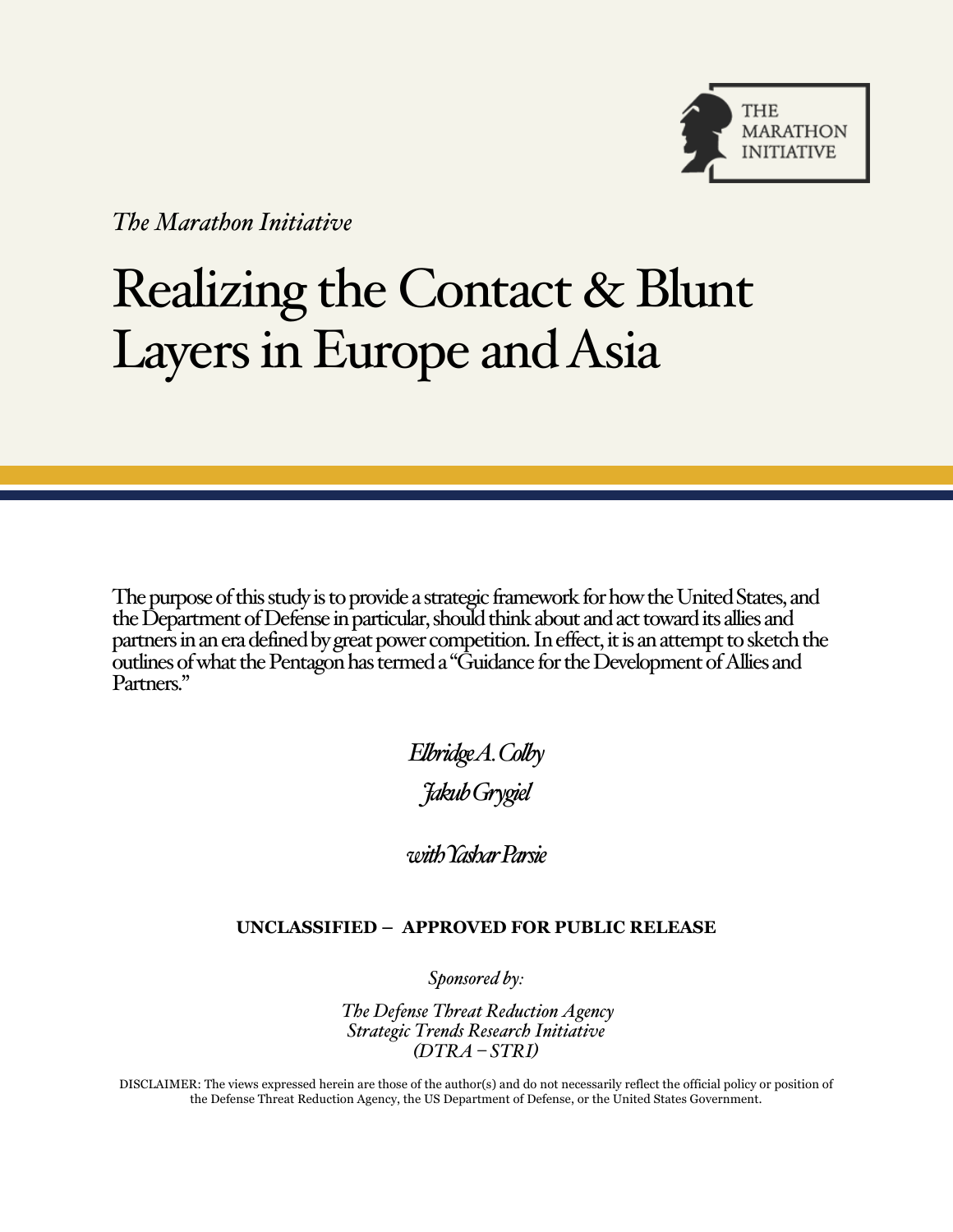The Marathon Initiative

# Realizing the Contact & Blunt Layers in Europe and Asia

Elbridge A. Colby & Jakub Grygiel

# **CONTENTS**

| A New Model for Coalition Management: The Complementary Approach  13 |  |
|----------------------------------------------------------------------|--|
|                                                                      |  |
|                                                                      |  |
|                                                                      |  |
|                                                                      |  |
|                                                                      |  |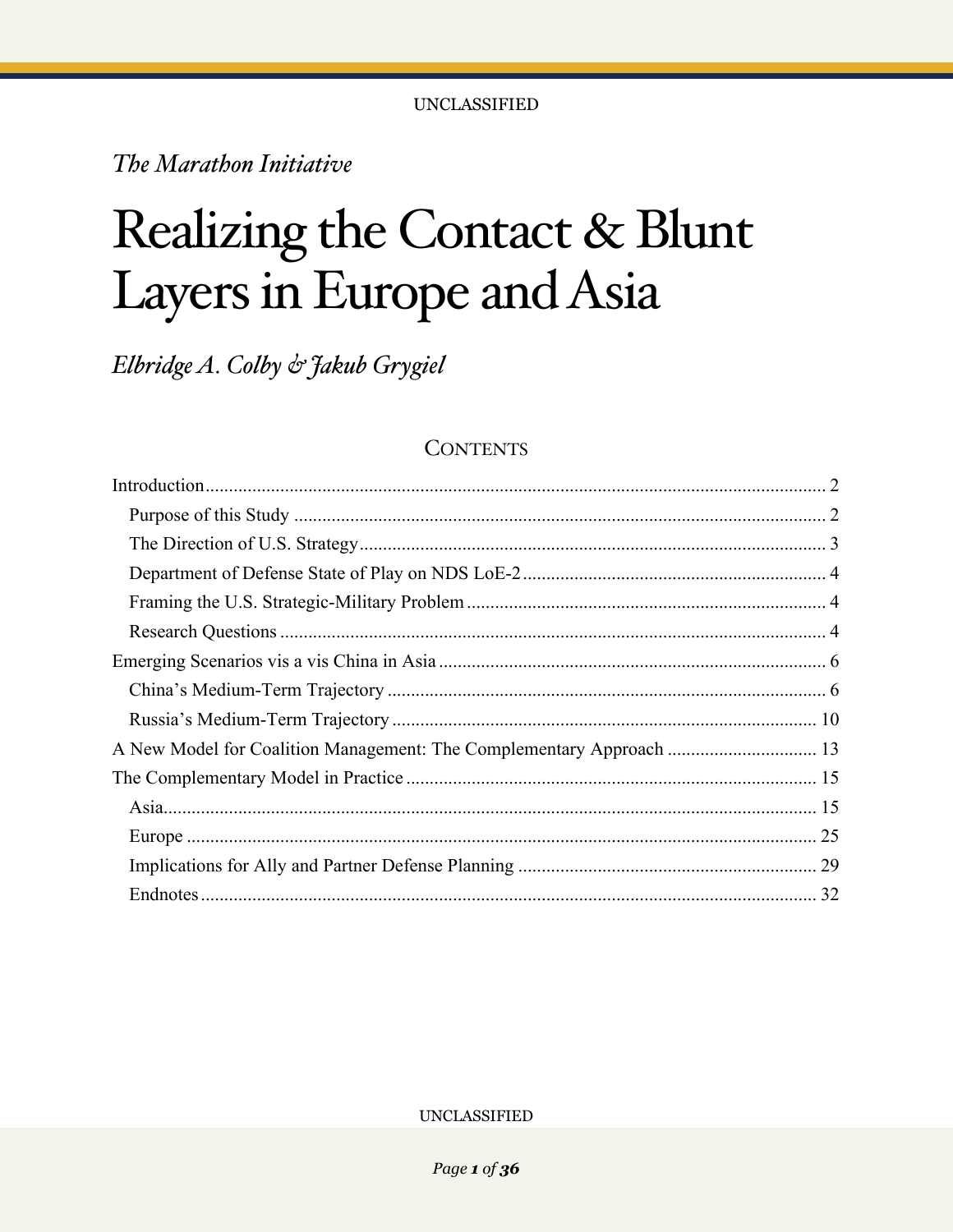## UNCLASSIFIED INTRODUCTION

## PURPOSE OF THIS STUDY: THE OUTLINES OF A GUIDANCE FOR THE DEVELOPMENT OF ALLIES AND PARTNERS

**The purpose of this study is to provide a strategic framework** for how the United States, and the Department of Defense in particular, should think about and act toward U.S. allies and partners in an era defined by great power competition. In effect, it is an attempt to sketch the outlines of what the Pentagon has termed a "Guidance for the Development of Allies and Partners" – that is, a strategic concept for how the Department of Defense should view, engage with, and work with U.S. allies and partners.

This study looks at the roughly ten-year timeframe – 2030, give or take – and then provides suggested guidance for the Department in light of that projected future. Within this context, the study is designed to be sharp and forward-leaning. It is deliberately not constrained by present political or diplomatic realities, but is rather an assessment of where the military-strategic balances seem to be heading – and how the Department might best adapt accordingly.

The value of the study lies in describing where the most pressing long-term military challenges to U.S. strategic interests will likely be, analyzing where U.S. allies and partners can help fill those gaps, and in providing concrete proposals for where the United States should try to direct or influence allied and partner efforts. It is a conceptual framework, designed to provide a model for the future challenges the nation will face if current trends roughly continue. Consequently, it is focused on what the United States should want and seek over time, not what it most plausibly can do in the near term or how to conduct diplomacy to achieve these ends. Rather, it is designed to be an "inside voice" strategic construct for how the Department can think about and act toward its allies and partners. Diplomatic, political, and other constraints will continue to exist, but the premise of this study is that, in light of a world defined by intensifying great power competition, the Department will be better served if possessed of a clear, structured sense of where it ideally *should* go.

*A Note on Methodology:* This study was developed based on intensive review of the literature on Asia security, U.S. defense strategy, and related issues. It was also heavily informed by participation in virtual dialogues with Asian and European security partners, particularly but not exclusively those dialogues sponsored by DTRA. Finally, the draft was scrutinized in and revised based on two virtual roundtables, one consisting of prominent Asian security experts and the other of prominent U.S. defense experts.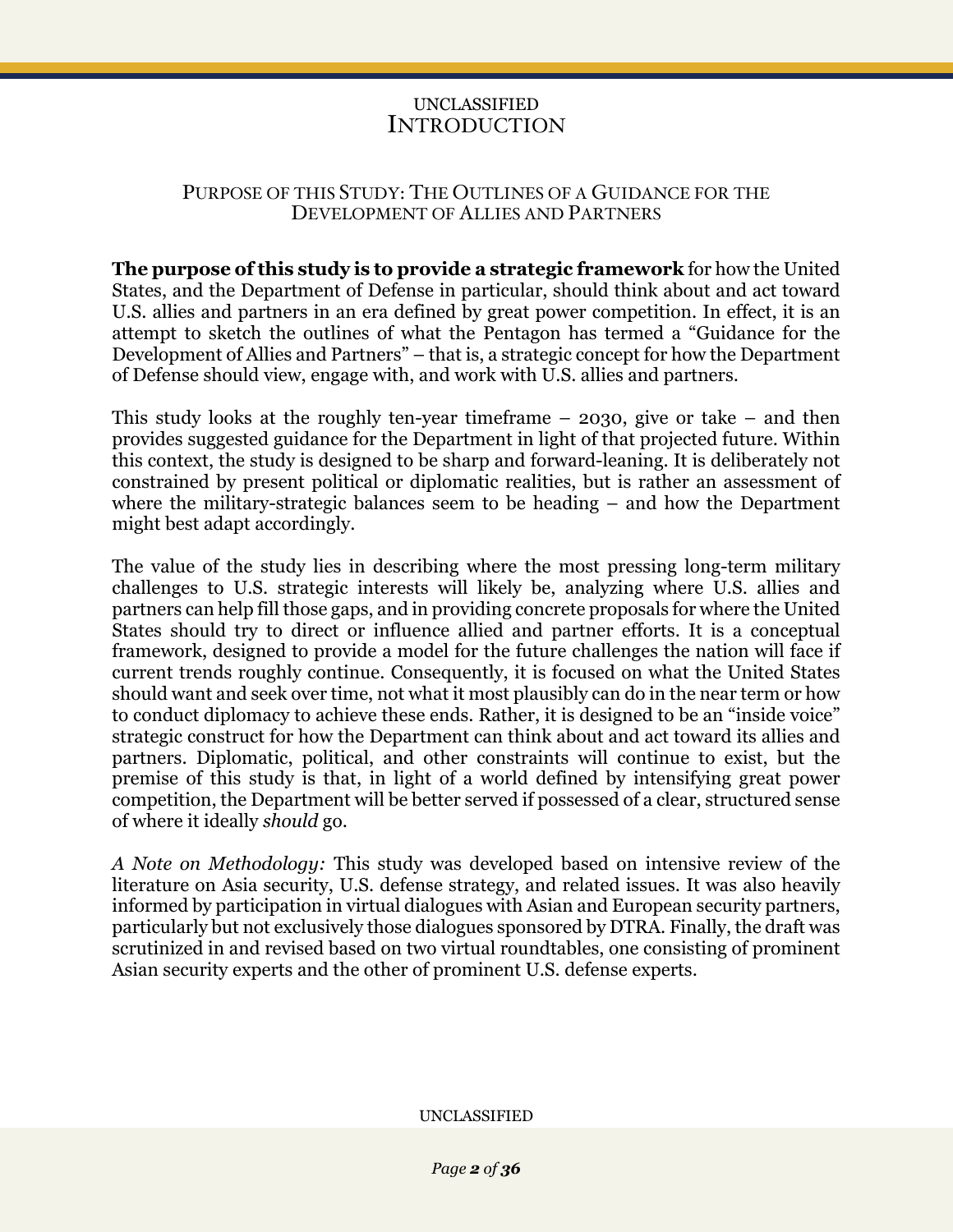## THE DIRECTION OF U.S. STRATEGY

The central objective of American strategy is to prevent a rival or coalition of rivals from dominating a key region of the world and through such hegemony compromise U.S. prosperity, freedom, and security.1 According to the U.S. Department of Defense (DOD), China seeks regional hegemony first, and from that position global preeminence.2 Russia, while considerably less powerful than China, remains a threat to European security and particularly to eastern NATO.

In light of these objectives, the 2018 National Defense Strategy (NDS) and now the Biden Administration have both indicated that China is the top challenge to U.S. strategic interests and the priority threat for DOD.3 More particularly, the NDS guided DOD to focus on preserving favorable regional balances of power in order to deny China and Russia's hegemonic or domineering aspirations. It specifically focused DOD on negating Chinese and Russian theories of victory against exposed members within the U.S. defense perimeter because, absent such an ability, an aspiring hegemon like China could use its military advantages to pry apart or short-circuit any anti-hegemonic coalition. <sup>4</sup>

Beijing could most plausibly do so by pursuing a *focused and sequential* strategy – the scoped and iterative use of its military advantages to coerce or compel U.S. allies and partners to disaffiliate from any anti-hegemonic coalition until such a coalition is simply too weak to stand up to Beijing.5 In particular, DOD has increasingly identified the *fait accompli* as the most dangerous strategy Beijing or Moscow could employ in pursuit of such an approach.<sup>6</sup>

To meet this challenge, the military strategy the NDS promoted and that DOD now emphasizes is *deterrence by denial,* which focuses on denying an opponent success at obtaining its objective rather than relying on the imposition of punitive costs to coerce the attacker's withdrawal.7 The NDS envisioned achieving this denial approach through a layered Global Operating Model that comprises in part a *contact layer* to build relationships and sense threats and a critical *blunt layer* to delay, degrade, and ideally deny any *fait accompli* attempt.8

To fulfill this guidance, the NDS laid out three primary lines of effort for the defense establishment. In its first, the NDS emphasized the need for the Joint Force to focus on restoring its warfighting edge against China and Russia in critical scenarios. In the Strategy's critical Second Line of Effort (LoE-2), meanwhile, the NDS directed DOD to "strengthen and evolve our alliances and partnerships into an extended network capable of deterring or decisively acting to meet the shared challenges of our time."9 The idea, in other words, was to address the geopolitical challenges of renewed great power competition not simply by trying to rely on the United States' own efforts, but rather also to effectively leverage the strength of those allies and partners.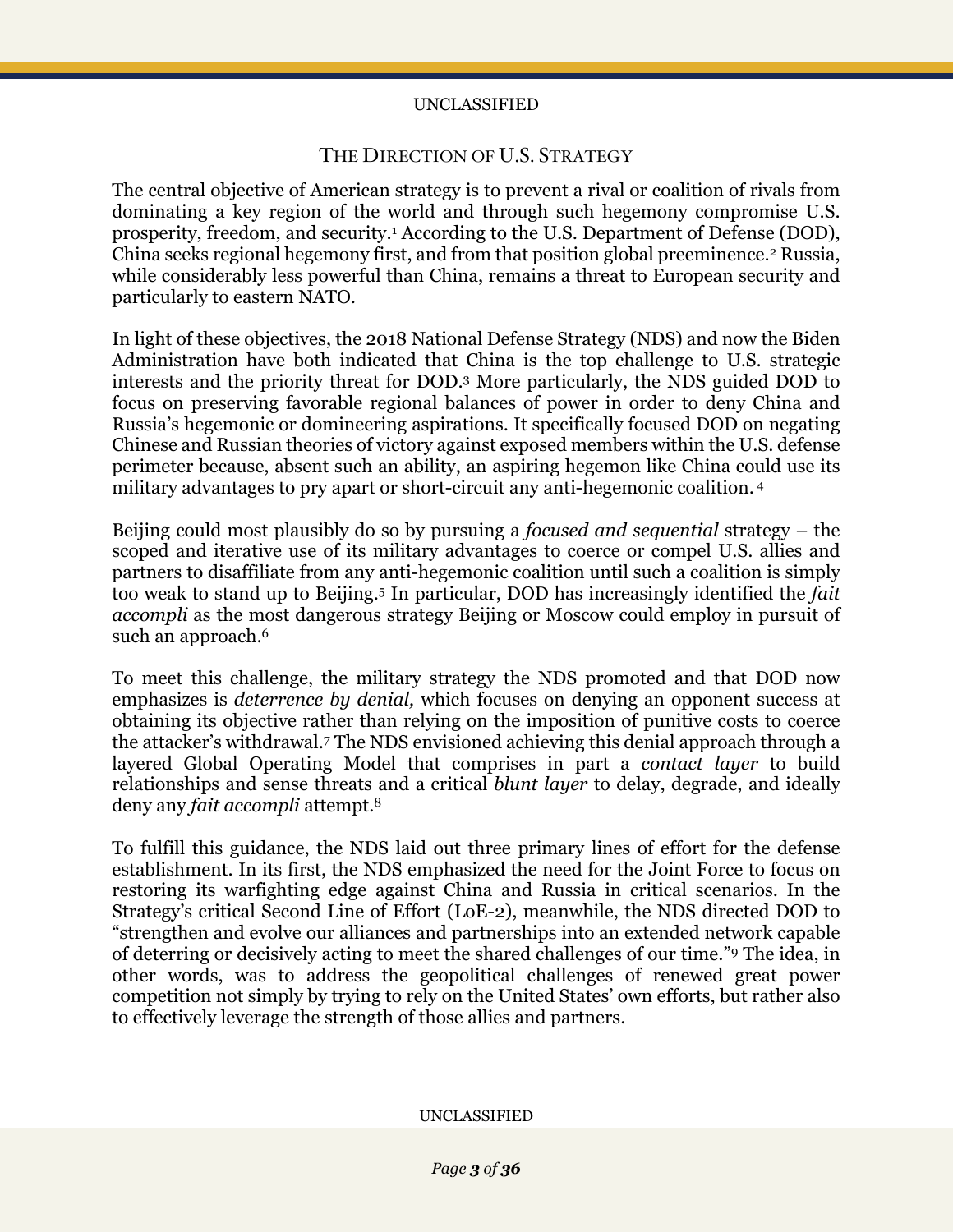## DEPARTMENT OF DEFENSE STATE OF PLAY ON NDS LOE-2

As of summer 2021, it appeared that DOD's approach to allies and partners was still largely inertial. There had been some promising movement, however. In late October 2020, then-Secretary of Defense Mark Esper issued the "Guidance for Development of Alliances and Partnerships" (GDAP).<sup>10</sup> This guidance is not public, but it appeared to reflect a perception on the part of DOD leadership that the Department requires a more strategic, focused, and rigorous approach to ally and partner engagement.<sup>11</sup> Meantime, DOD's emphasis on the importance of allies and partners has only increased under the Biden Administration, and it appears likely there is significant work underway on the topic.12 This makes the need for a clear vision all the more important.

## FRAMING THE U.S. STRATEGIC-MILITARY PROBLEM

The focus of U.S. defense planning is currently – rightly – Taiwan. Taiwan is the most attractive target for China's near-term employment of its military and, if Beijing could subordinate Taiwan, a U.S. quasi-ally along the U.S. defense perimeter, this result would undermine American credibility in Asia and significantly strengthen China's military position in the Western Pacific. Moreover, a U.S. ability to defend Taiwan is likely to translate into an ability to defend U.S. allies in the maritime Asia-Pacific, particularly Japan, the Philippines, Australia, and to some degree peninsular South Korea. Accordingly, in the near-term, the top U.S. defense planning priority appears to be ensuring the ability to deny a Chinese *fait accompli* against Taiwan.13

Looking further out, however, the picture for U.S. defense planning becomes much more multifaceted and stressing. China is likely to continue growing in military power, potentially very substantially.14 This, coupled with China's incentive to use its military power to break apart any anti-hegemonic coalition, indicates that the United States will likely need to consider defense scenarios beyond Taiwan – even as ongoing preparation for the defense of Taiwan is likely to consume a great portion of U.S. effort, resources, and attention. This could leave a significant gap between what the United States is able and willing to do on the one hand and the requirements of defending any broader antihegemonic coalition on the other.

## RESEARCH QUESTIONS

The upshot of this is that, within roughly the coming decade, the United States and its allies and partners may face a greater number of stressing conflict scenarios. In Asia, this will fundamentally be a product of the continued marked growth of Chinese military power, including in its ability to project power. In Europe, this is more likely to be the result of the clear necessity for the United States to turn its overwhelming attention to Asia even as Russia maintains a powerful military.15 These factors could leave important potential gaps in U.S. defense planning and that of any anti-hegemonic coalition the United States will seek to sustain and uphold.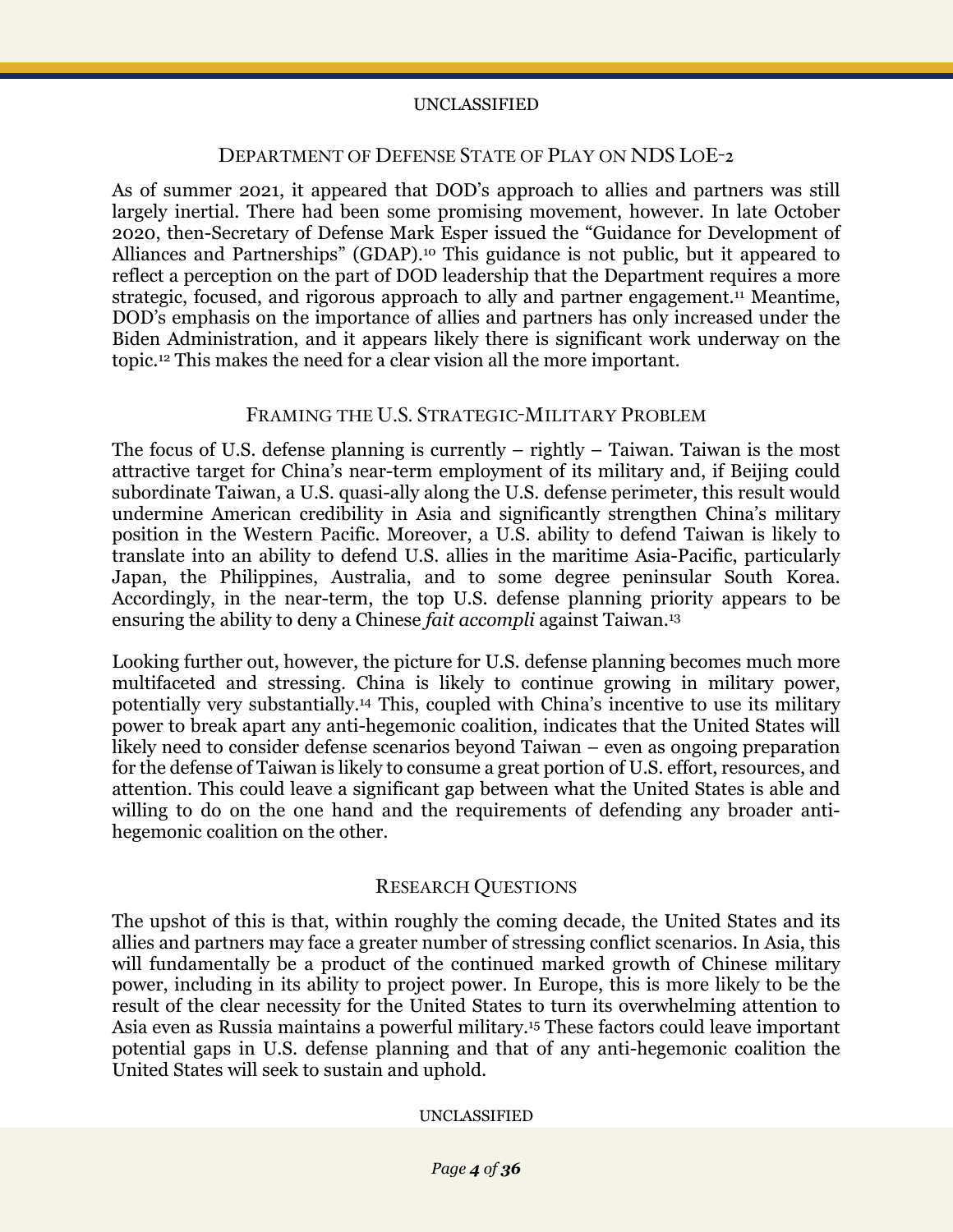The primary research questions motivating this study are therefore:

- **New Scenarios:** What does the growth of Chinese and Russian power over the medium-term mean for their respective ability to use military power against U.S. allies, quasi-allies, and partners? In light of this, what are the concerning scenarios that DOD should contemplate?
- **Gaps:** Are there gaps that emerge between the United States' ability and resolve to address these scenarios on the one hand and China's ability and resolve to exploit them on the other? If so, where will they be most consequential and severe?
- **Allied and Partner Contributions:** Given such gaps and the likely focus of U.S. efforts on ensuring the integrity of its existing defense perimeter, what should the United States seek to gain or elicit from relevant allies and partners to redress such disparities?
- **Political Strategic Changes:** Do these findings suggest a need for recalibrating the status of U.S. political relationships with allies and partners (e.g., adding or subtracting formal allies or quasi-allies)?

**\*\*\***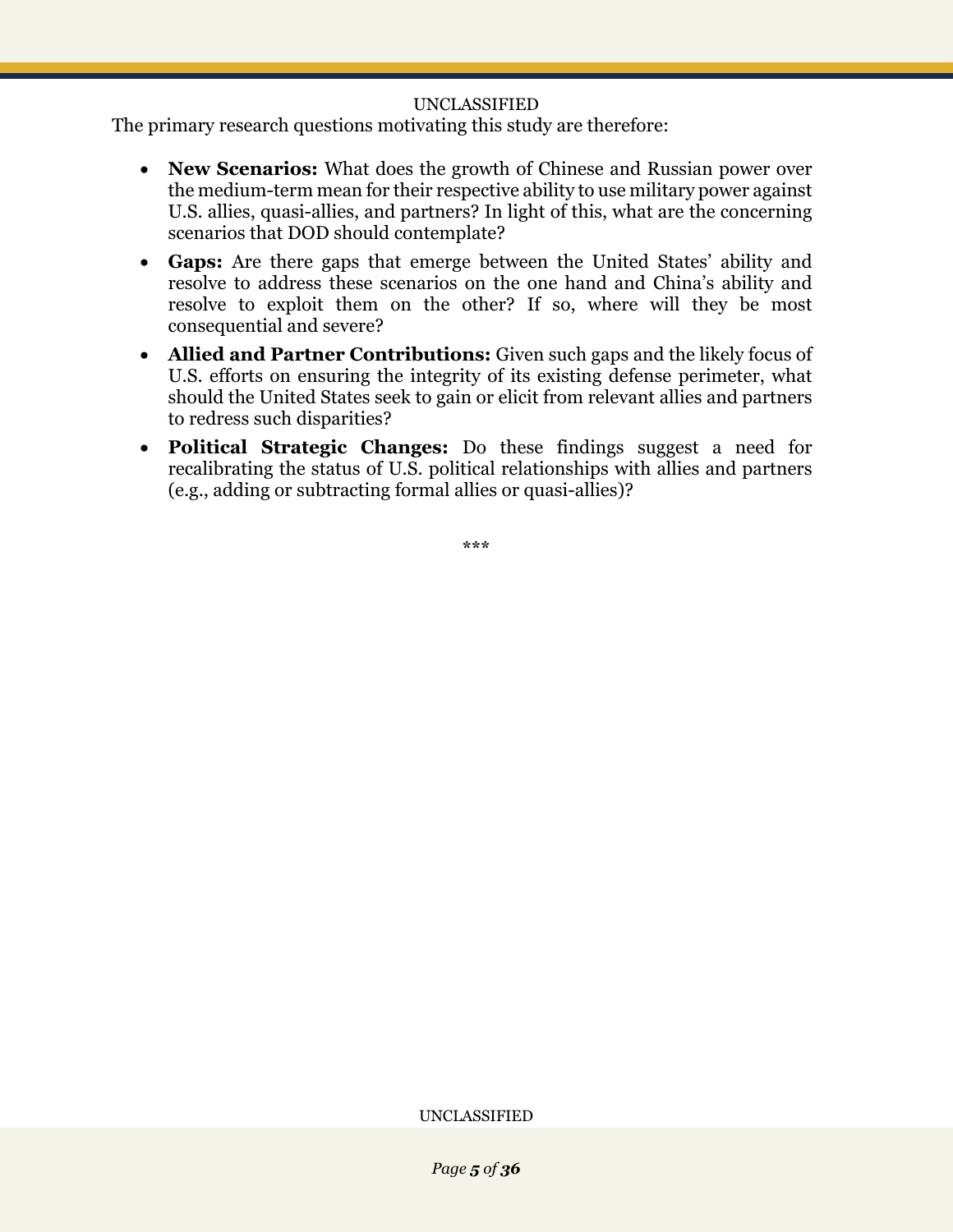## UNCLASSIFIED EMERGING SCENARIOS VIS A VIS CHINA IN ASIA

## CHINA'S MEDIUM-TERM TRAJECTORY

In the medium term, continued growth in the capability, strength, and reach of China's military would make several scenarios in Asia of strategic significance to the United States more plausible and challenging.

This is the simple product of two factors: first, the growing potency of China's military and, second, Beijing's interest in applying the focused and sequential strategy against vulnerable U.S. allies and partners as well as swing states whose orientation makes a difference in the regional balance of power. Political conditions are difficult to anticipate over the medium term; it is possible, however, to gauge a rough sense of the military balance if current trajectories hold.

In this light, this study considers scenarios based on the following criteria. They are those that would involve potential Chinese action against states that are:

- U.S. allies or quasi-allies **or**
- Close partners **or**
- States in which the United States and any anti-hegemonic coalition has a significant strategic interest, for instance because of economic size or important geography; **and**
- Will be directly impinged upon by the growth of China's military power.

## *The Philippines*

The Philippines is a full-fledged U.S. ally, to which the United States is committed by the Mutual Defense Treaty of 1951. In addition, the Philippines occupies critical geography along the first island chain. If China controlled the Philippines or even could simply deny U.S. access to it, this would seriously undermine any anti-hegemonic coalition's position in Asia.

China is set to be able to project significant military power against the Philippines by 2030. China is likely to have substantial air, naval, amphibious, and air assault forces capable of force projection from mainland China and military bases in the South China Sea, backed by robust space, cyber, electronic warfare, and other enabling capabilities. More concretely, at some point China is likely to have the naval and air forces needed to mount an amphibious and air assault against the main islands of the Philippine archipelago, including aircraft carriers and escorting vessels as well as sea and air transports. In addition, by this point China will likely have an even more robust antiaccess/area denial force designed to blunt and degrade U.S. forces' ability to operate effectively in defense of the Philippines.16 Moreover, Beijing's capability to mount such an assault would be greater still if U.S. efforts to strengthen its military position in the Western Pacific lag, and especially if Taiwan were to fall.<sup>17</sup>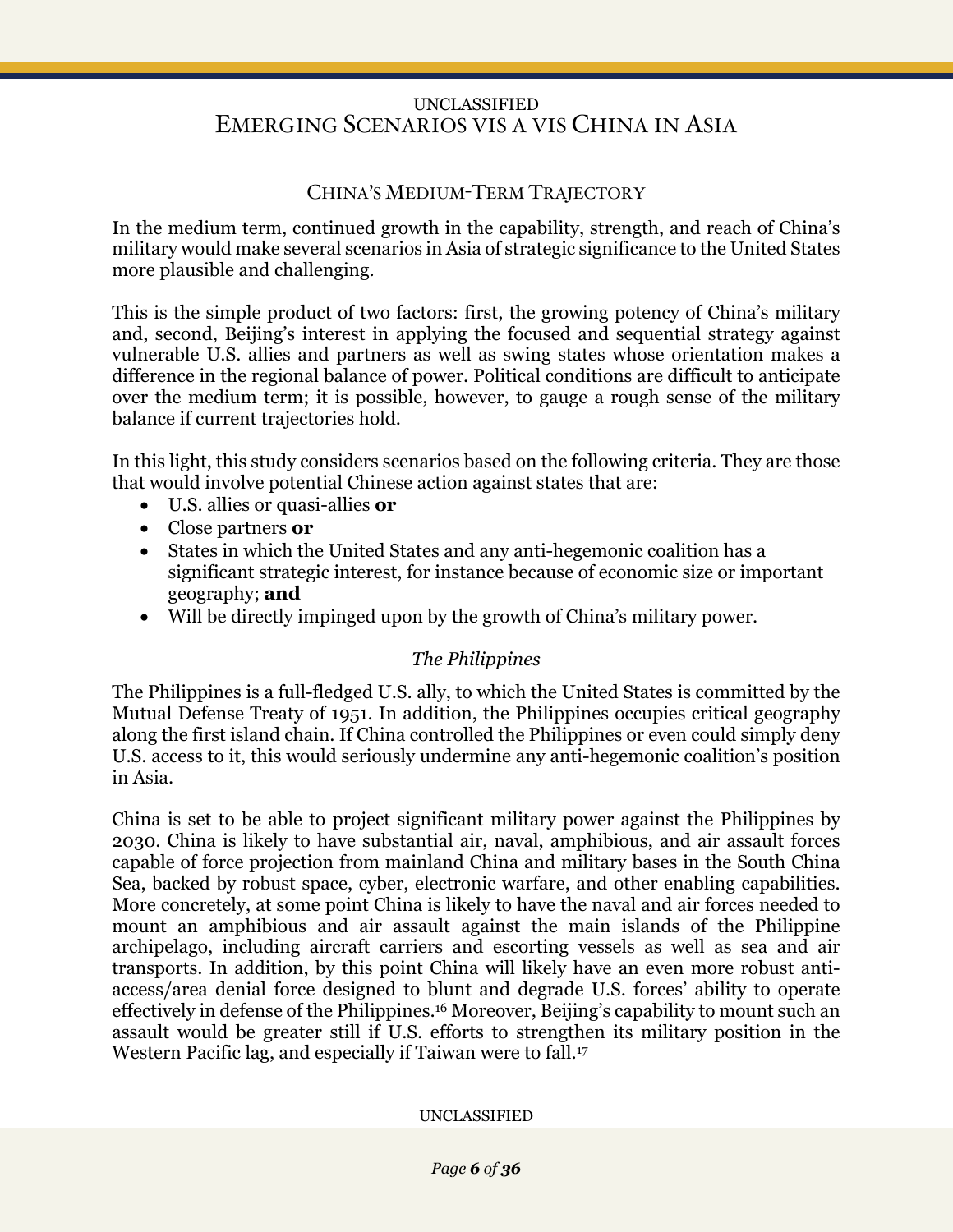Given these force development trends, China will by the early 2030s likely have the *capability* to assault the Philippines, most relevantly the main islands including Luzon. Whether China will *intend* to do this is unknown at this point. China does not presently claim Philippine territory as its own beyond islets in the South China Sea.18 Nonetheless, China may want to use its newfound power to coerce the Philippines for a variety of reasons, including forcing its disaffiliation from the U.S. alliance, gaining access to its territory for military purposes or simply denying it to the United States, and more broadly pursuing its goal of regional hegemony. A direct assault is likely to be the most effective, if dramatic, way of mounting such grand coercion. In light of this, U.S. defense planners will increasingly need to consider the possibility of a Chinese attack on or even invasion of the Philippines, particularly the main island of Luzon.

## *South Korea*

The Republic of Korea is also a U.S. ally, boasting an advanced economy and capable military forces. It also occupies important geography directly neighboring Japan, America's most important ally in the region (and probably the world). If South Korea fell under China's control or hegemony, it would deal a serious blow to the U.S. alliance network in pure balance of power terms but also markedly increase China's direct threat to Japan.

China's possession by roughly 2030 of the air, naval, and amphibious assault forces described earlier would also enable it to project significant military power against South Korea. Indeed, to the extent that PLA force design is optimized for cross-strait operations against Taiwan, it is likely also to be able to mount amphibious and air assaults against South Korea, as South Korea is roughly 200 miles from Chinese territory across the Yellow Sea.19 While much of China's power projection forces have been postured against Taiwan and contingencies along China's southern approaches, the PLA might reposition these forces in the Northern Theater Command to augment existing ones.20 Moreover, China might exploit South Korea's peninsular geography to conduct a ground assault, including in tandem with North Korea.<sup>21</sup>

As with the Philippines, Beijing does not presently threaten military aggression or issue expansive territorial claims against South Korea. But that could change. Beijing might also seek to coerce South Korea for broader strategic reasons, particularly to weaken the U.S. alliance system in the Western Pacific by prying away one of its most valuable members. Beijing might apply the focused and sequential strategy against Seoul through bombardment and blockade, selective seizure of key territory, or even a full-scale assault designed to bring South Korea to heel. To be sure, given South Korea's military prowess, this would be a major military effort even for Beijing. But if current trendlines in China's power relative to that of the United States and its allies continue, some forms of such military assault will become feasible.

UNCLASSIFIED Accordingly, the United States and South Korea will need to consider the prospect of a PLA assault or bombardment campaign against the South over the medium-term – likely *in addition* to the threat from North Korea. Prudent planning should assume that North Korea would either pose an additional danger through independent, opportunistic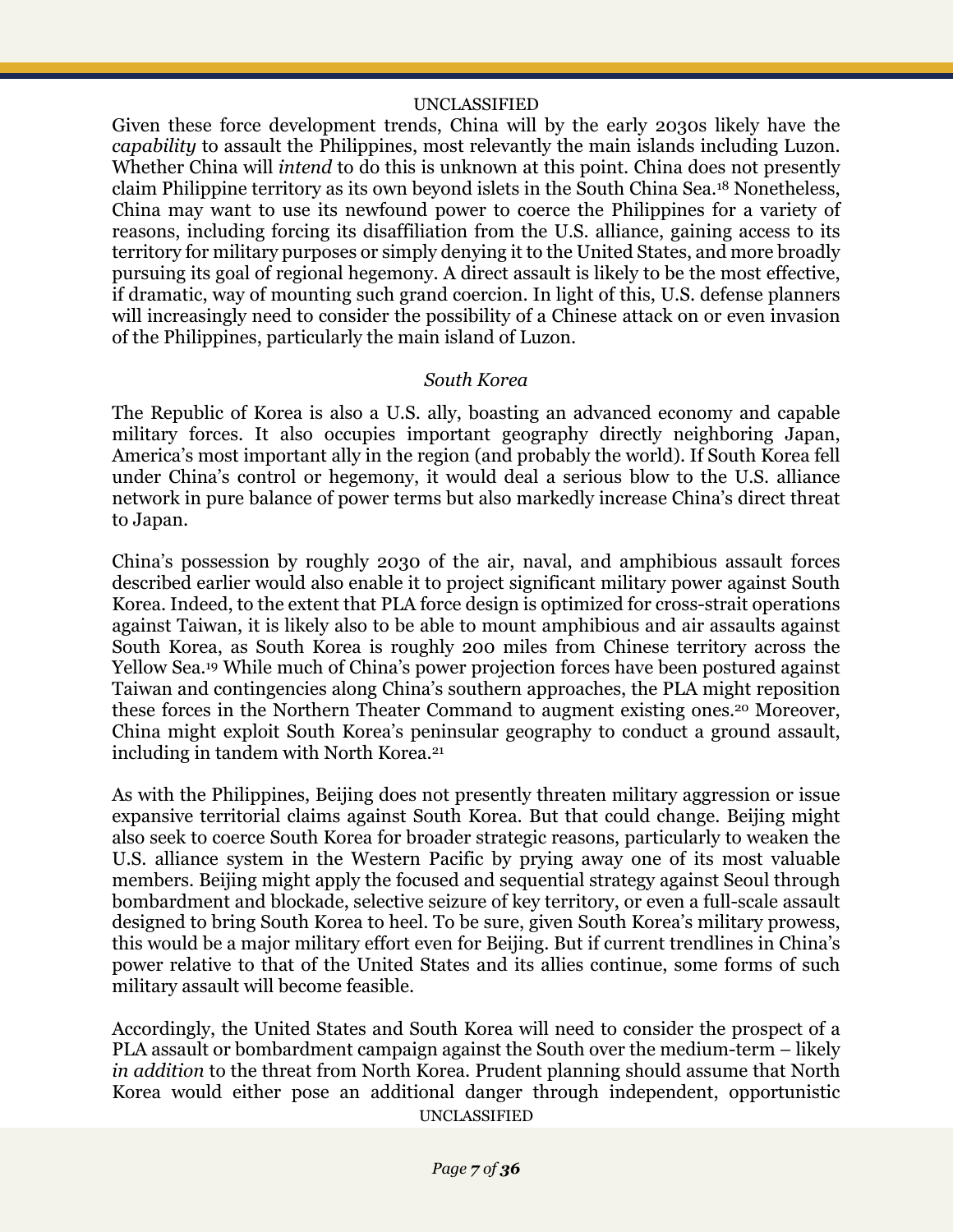aggression or, alternatively, might coordinate with Beijing in any such attack on South Korea.

## *Vietnam*

Unlike the Philippines and South Korea, Vietnam is neither a U.S. ally nor the beneficiary of any sort of quasi-alliance U.S. commitment like Taiwan. That said, Hanoi is likely to become an increasingly important U.S. partner in Asia. It is significant for its strength, including in military terms; its relative resolve to push back on China compared to most Southeast Asian states; and its geographical position at China's southern border and covering much of the western edge of the South China Sea. In light of these reasons, it is conceivable that the U.S.-Vietnam relationship could become closer – potentially considerably so, and possibly to such degree that it would implicate U.S. defense planning considerations. Importantly, such a relationship need not constitute a full-scale alliance for the United States to consider the advisability of aiding Vietnam's defense against China, especially since Vietnam's shift into China's camp would substantially weaken any U.S.-led anti-hegemonic coalition.<sup>22</sup>

Vietnam will face a considerably elevated threat from China over the medium-term. China's projected military capabilities by the early 2030s would enable it to employ major military force against Vietnam, directly and/or through neighboring Laos. While disputed islets in the South China Sea receive the most attention today, the most direct significant military threat Beijing can pose to Vietnam is likely a ground assault across the extensive land border between them, like China undertook to the 1979 Sino-Vietnamese War. Beijing could also attack Vietnam through Laos as well as across or over the South China Sea.23 Unlike during their 1979 conflict, however, China will likely enjoy marked quantitative *and* qualitative military advantages over Vietnam. Given this clear power imbalance, Vietnam could struggle to defend at least its northern territory.

Again, it is not clear whether China will want to mount such a campaign against Vietnam. It does not currently claim mainland Vietnam as part of its own territory. But China may want to mount such a campaign for reasons other than territorial annexation, including to "teach Vietnam a lesson" along the lines of the 1979 campaign, to gain a superior position astride the vital South China Sea, and/or to block Hanoi's cooperation or affiliation with a broader anti-hegemonic coalition or even form an alliance with the United States. Russia has used force against Ukraine in recent years at least in part for this last reason. And, given Vietnam's reputation for resolve, China could plausibly judge an invasion of the country to be necessary to bring Hanoi into line, as Hanoi may resist lesser forms of coercion.

Given these factors, U.S. defense planners will need to take account of this potential scenario in the medium-term. Whether or not Vietnam becomes a formal U.S. ally, it will almost certainly be an important part of any more informal coalition seeking to check Beijing's ambitions, while its geography and power make it a significant player in Southeast Asia. Thus, while the United States may not regard a Chinese assault against Vietnam with the same degree of concern as one against the Philippines or South Korea, it would still be very significant for U.S. interests.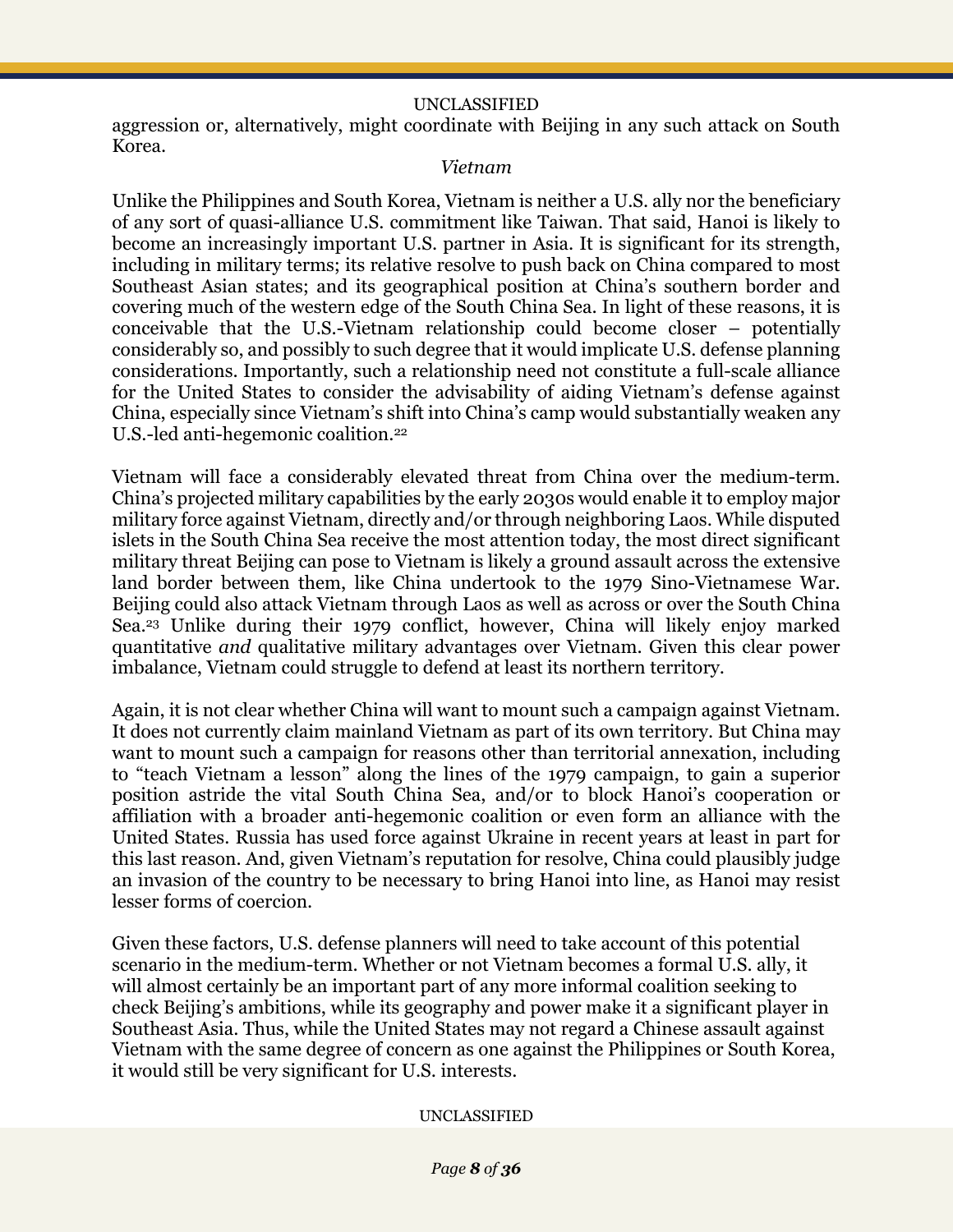## UNCLASSIFIED *Thailand*

Thailand is nominally a U.S. ally but of a particular, even peculiar, kind. Despite the legacy commitment of the Southeast Asia Treaty Organization and subsequent bilateral statements, it is not clear that the United States is meaningfully committed to defending Thailand.24 This ambiguity is not purely a matter of Washington's reluctance; Bangkok has traditionally been loath to clarify the issue.<sup>25</sup> Moreover, Bangkok's domestic political evolution has also led to tensions in the relationship with the United States. Even more, Bangkok appears to perceive China as less threatening than Washington; indeed, it is by no means clear that Thailand takes the U.S. side against China.26

That said, the United States would clearly be concerned about any Chinese ability to use serious military force against Thailand, not only because of Washington's longstanding relationship with Bangkok but also because of Thailand's large economy and central geographic position within Southeast Asia. From a military perspective, Thailand has a comparable geographic position relative to China as Vietnam, though its capital is much farther to the south. But China's military advances over the next decade are likely to substantially increase Beijing's ability to wield direct military force against Thailand. Moreover, Thailand is commonly thought to be weaker militarily and less resolute than Vietnam.27

If China could exploit its military advantages to bring Thailand into its own camp and/or gain access to its territory, including for military operations, it would considerably strengthen China's position in Southeast Asia. Beijing could use such Thai affiliation to substantially increase its coercive and direct military power throughout the region. Moreover, if regional actors perceive U.S. credibility to be attached to Thailand's defense – despite the ambiguity of the U.S.-Thai relationship – this could be an additional attraction for Beijing, since bringing the country to heel would weaken U.S. credibility among regional states, aiding Beijing's pursuit of its goal of regional hegemony. As in other examples, Beijing might seek to achieve this goal through a variety of military strategies, including bombardment and punitive strikes, land grabs, and even full-scale invasion.

U.S. defense planners will therefore need to take account of this potential scenario in the medium-term. Regardless of the evolution of the political relationship between Washington and Bangkok, Thailand's large economy and key position mean that the United States will need to be concerned with any Chinese attack against it.

## *Myanmar*

Myanmar is neither a U.S. ally nor partner. Indeed, it now has a very contentious relationship with Washington due to the Tatmadaw's February 2021 coup and crackdown.28

Still, Myanmar occupies an important geography in the context of the competition with China. It borders China directly to the north and fronts the Indian Ocean on the south. Accordingly, Myanmar offers a direct route from China to the Indian Ocean and thus to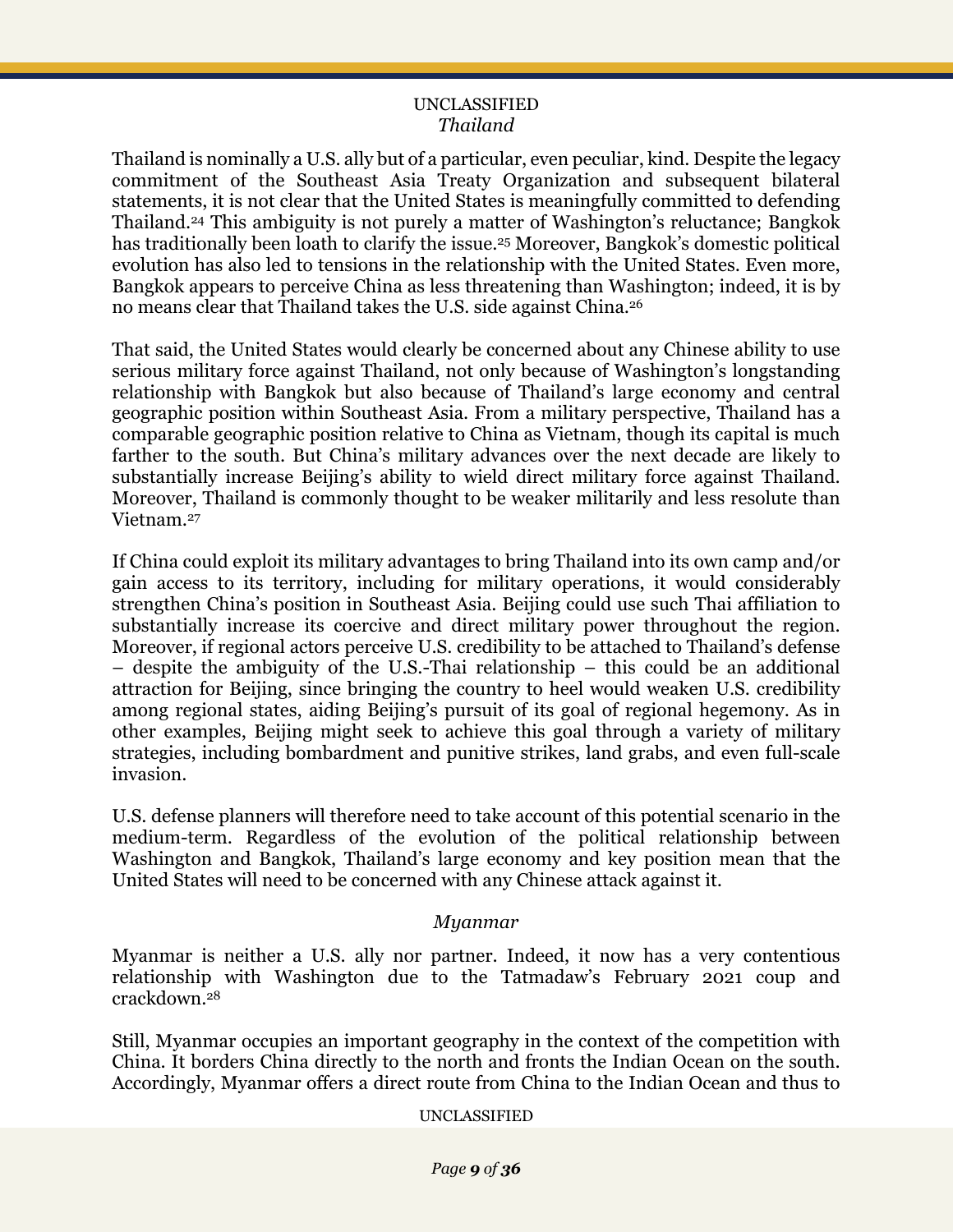the Persian Gulf and beyond, presenting one way of circumventing Beijing's "Malacca Dilemma."29 If Beijing could bring Myanmar under its control or gain reliable access to it, China could reduce the efficacy of any attempt by the United States and others to cut off China from these areas and markets. Moreover, access to Myanmar would allow Beijing to more readily and directly project military force into the Indian Ocean area as well as against India, Myanmar's neighbor to the west.

Thus, even though there are no significant territorial or other such disputes between China and Myanmar, for these reasons alone Myanmar could become the object of Chinese coercion or even assault or invasion designed to compel Myanmar's affiliation with China.<sup>30</sup> And because China shares a long land border with Myanmar, Beijing would have at least some significant ability to do so. Myanmar, meanwhile, has a large military but the country is poor, has little external backing, and its military focuses primarily on internal security and battling separatists.

Accordingly, because of its potential implications for Chinese access beyond maritime Southeast Asia, the United States will need to consider the potential for a Chinese military move against Myanmar over the medium-term.

\*\*\*

The above are likely to be the most stressing scenarios affecting members of any antihegemonic coalition seeking to check China's domination of Asia.

India is, depending on the metric used, Asia's second or third-largest economy, with a very formidable military on which it spends a considerable fraction of its GDP. It is also divided from China by the world's highest mountains. Accordingly, while India directly abuts China and the PLA is almost certainly qualitatively superior to India's armed forces, India has considerable ability to defend itself against the PRC, especially from invasion into India's core territory rather than along the disputed but remote territories along the two states' border. Accordingly, barring significant changes in expected trends, India is likely to be able to handle even a more powerful Chinese military largely on its own.

In the case of Japan, China's ability to project power against the Japanese southern islands, such as the Ryukyus, will also likely grow, but the Chinese threat to Japan is receiving considerable attention in the alliance context, and, due to its proximity and similarity to Taiwan, benefits from the planning for the defense of Taiwan.

**\*\*\***

## RUSSIA'S MEDIUM-TERM TRAJECTORY

UNCLASSIFIED At the same time, Russia will have the capability to create stressing scenarios for NATO, possibly simultaneously with Chinese action in the Asia-Pacific due to either deliberate planning or to Moscow's perception of an advantageous opportunity. (The reverse is also true.) Over the past decade, Russia has shown its willingness to use military force to achieve its political objectives, conquering and holding territory in the 2008 war with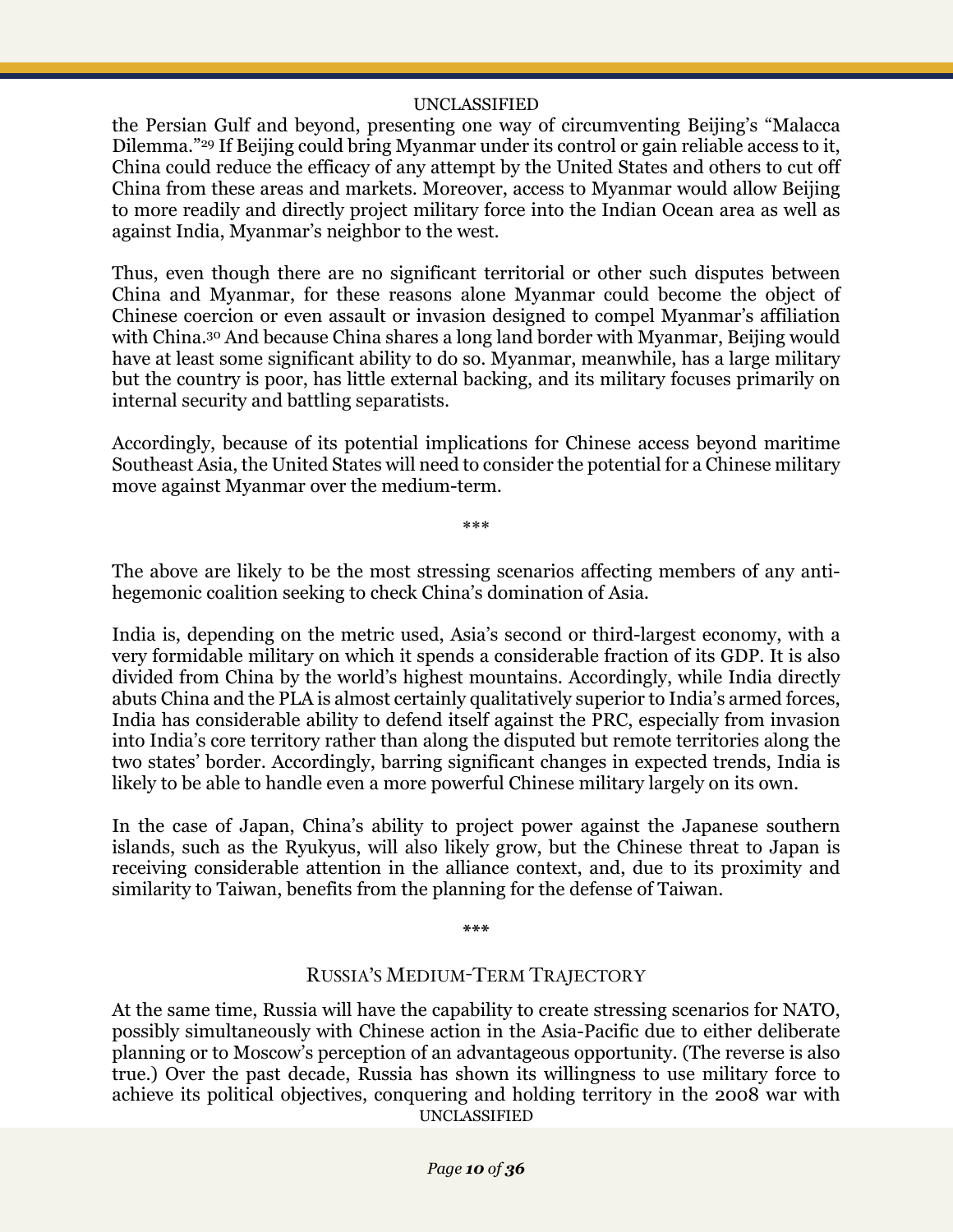Georgia and the ongoing war with Ukraine. These wars on Europe's eastern frontier, together with Russia's active military presence in Syria, have also showcased new military capabilities, tested several ways of conducting military operations, and tightly integrated its use of force with economic, diplomatic and covert operations. Through these projections of power, Russia has also demonstrated a persistent westward vector of its strategy, seeking to place Moscow in a central, decisive position in Europe.

The immediate effect of these Russian military actions is that they bring to the surface pre-existing differences in the United States-led alliance in Europe. Frontline countries along the Baltic-Black Sea axis are deeply worried about Russia, while those in the Mediterranean region and in Western Europe have a more sanguine view and are willing to partner with Russia on some issues. For the purposes of this project, we consider only those countries that are most directly threatened by a Russian military attack because such a scenario would consume U.S. military attention and resources, degrading its ability to deter, and if needed, defend against Chinese armed action in Asia.

## *Baltic States*

Lithuania, Latvia, and Estonia are NATO allies and remain extremely exposed to a Russian attack. Their small geographic size, combined with their location adjacent Russian lands and their Russian minority groups, create conditions vulnerable to the whole spectrum of Russian offensive actions. As a result, these states are staunchly aligned with the United States through NATO and have considerably increased their (albeit modest) military spending. The vulnerability of the Baltic states would increase exponentially in the event that Russia fully absorbed Belarus.

A Russian attack against the Baltic states, as against Poland and Romania, would be a direct challenge to NATO's principle of collective defense, enshrined in Article 5 of the North Atlantic Treaty. The ideal approach to deter Moscow is a clear military posture of the Alliance making it too difficult to achieve or sustain a territorial *fait accompli*. The Baltic states have strengthened their territorial defense capabilities and benefit from ongoing but modest rotations of NATO forces. As a result, NATO's defense posture relies heavily on reinforcement, including forces that could take some time to arrive. Such deterrence by reinforcement is a product of political compromise within NATO rather than a response to the nature of the threat. A Russian military attack against the Baltic states thus remains a distinct possibility in the medium-term.

## *Poland*

Poland is also a NATO ally and one of the few that meets the agreed-upon defense outlay of 2% of GDP. Poland is the geopolitical prize for a westward-pushing Russia. With Poland firmly embedded in a Western alliance, Russia remains a power on the outskirts of Europe; with a neutered Poland, Russia would have a direct, commanding hand into Europe. The geography of the region creates this imperative for Russia, thus maintaining the constant possibility of aggressive Russian moves against Poland.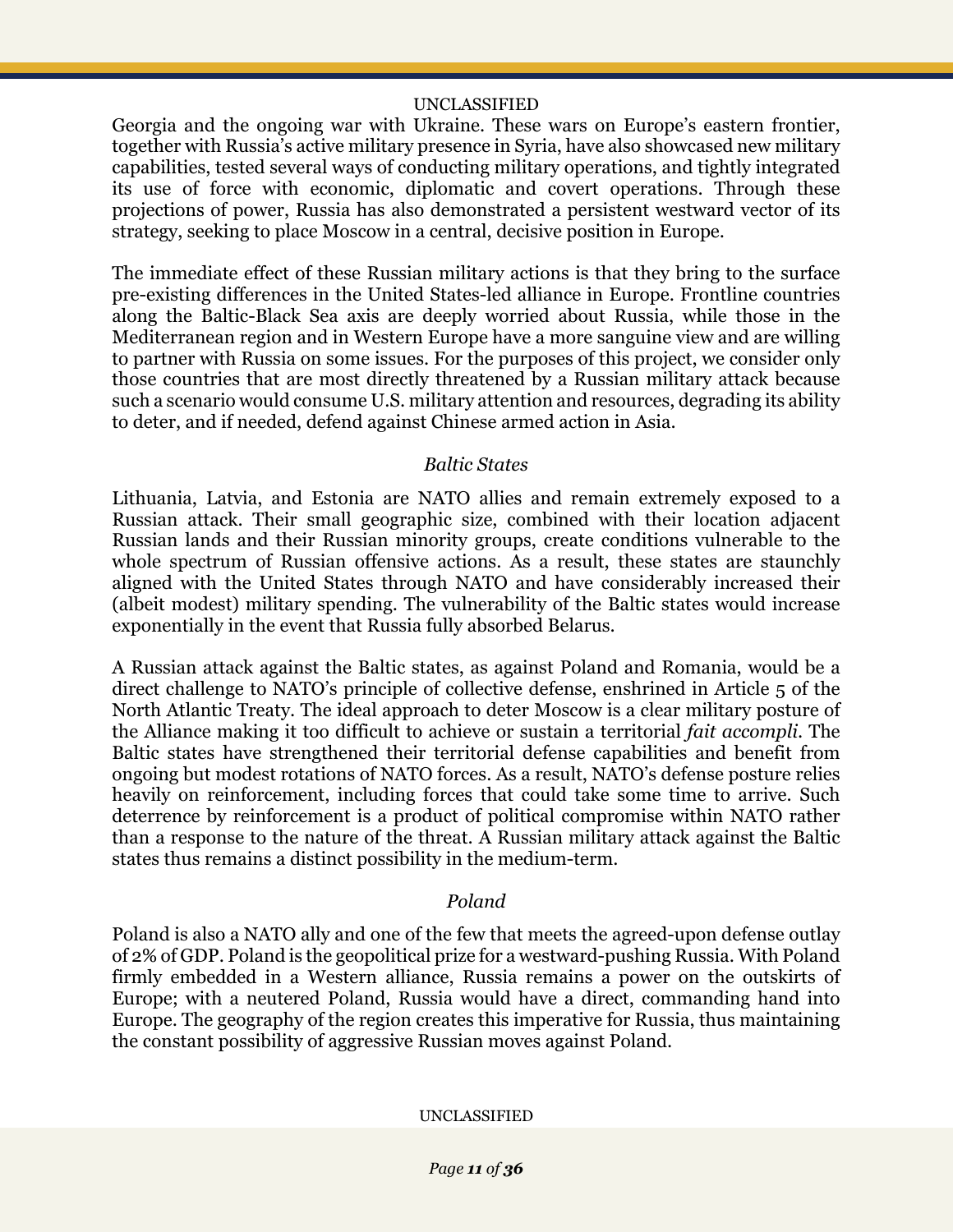The most concerning scenario is a limited war aiming at a *fait accompli* of relatively smaller territorial dimensions than in the case of the Baltic states which, given their geographic size, are vulnerable to a full conquest before the mobilization of NATO forces. Such a Russian action would aim at presenting NATO with a difficult decision of having to escalate in order to push back the invading forces, or of seeking a diplomatic solution. The former would be risky and politically difficult to take on by an Alliance that prides itself on cohesion, while the latter would trade off the credibility of NATO for a promise of a peaceful resolution.

Russia, therefore, will continue to present a significant military threat against Poland, and U.S. and Allied defense planners will need to take account of this over the next decade.

## *Romania*

Romania is a NATO ally and helps anchor the security of the alliance on its eastern and southern frontier. Unlike the Baltic states and Poland, Romania does not share a border with Russia. However, it is exposed to instability generated by Russian forces in Moldova, and a bit further, in Ukraine. Most importantly, Romania is a Black Sea state, and Russian efforts to close this sea to NATO and especially U.S. naval and air forces present a direct threat to Romania's security.

The most concerning scenario in this case is therefore not a land invasion like in the Baltics or Poland, but a series of moves by Russia closing NATO access to the Black Sea. Russia's war in Ukraine and occupation of Crimea can be seen therefore as part of sequential efforts to threaten Romania from the sea. U.S. and Allied defense planners will need to take account of this naval dimension of the Russian threat in the medium-term.

## *Sweden*

Sweden is not a NATO ally but is a close partner of the Western alliance (an Enhanced Opportunity Partner) and directly neighbors NATO members Norway and Denmark. In the medium-term, any Russian offensive in the Baltic region would present a direct threat to Sweden because it would aim at closing the Baltic Sea to NATO allies, preventing NATO forces from using Swedish territory, and hindering Swedish assistance to the Baltic States as well as to Finland and Norway.31 The most concerning scenario is a Russian attempt to deny access to NATO air and naval assets in the Baltic Sea, as well as on Swedish territory. NATO planners will need to consider this scenario over the medium term.

**\*\*\***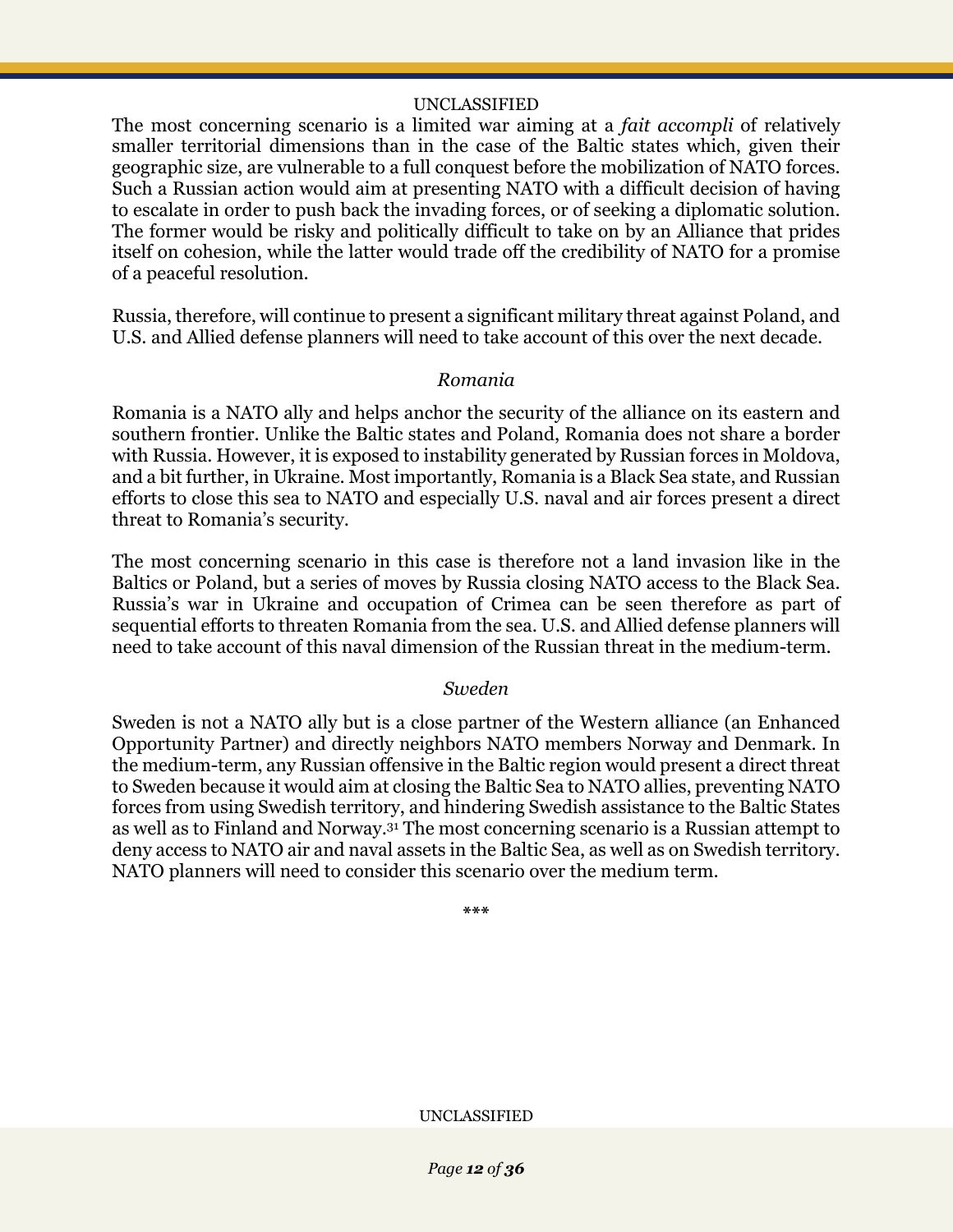# A NEW MODEL FOR COALITION MANAGEMENT: THE COMPLEMENTARY APPROACH

**The basic problem facing the United States** is that the likely magnitude of China's military power by the 2030s will leave many regional states, including U.S. allies and partners, but also other states whose fate is of consequence to the United States, vulnerable to military assault by China. Meantime, Russia is likely to pose a continuing threat to parts of NATO. The United States' relative military power will be inadequate to defend them all.

Indeed, if current trends continue, the United States might need to focus *exclusively* on defending its own allies in Asia and Taiwan given the primacy of the China threat and of Asia as a theater, leaving non-allied Asian states and NATO increasingly exposed. *Even this* could be a very difficult challenge, especially if the efforts of the United States and its allies and partners to augment and focus their military power on the threats from China and to a lesser degree Russia continue to lag in proportion to the threat. This situation would leave a wide field for Beijing to employ its military strength to subordinate regional states and advance toward its goal of regional hegemony, and for Russia to pursue its own efforts to break apart NATO and restore its dominance over portions of Eastern Europe.

Given profound U.S. opposition to such an outcome, how then should the United States respond to this challenge with respect to its network of allies and partners? The logic advanced here is that the United States should focus its alliance and partnership efforts on generating greater contributions to meeting shared threats. In particular, the United States should concentrate on aligning allied and partner contributions and U.S. efforts to enable them on the military threats to which these states are most acutely attuned and most capable of helping to address.

In other words, rather than try to fully integrate or globalize U.S. political-military relationships, the United States should build on and empower allies and partners where: 1) their motivation is strongest, 2) their interests align with those of the United States, and 3) their relative capability is greatest. This will provide a template for rationalizing alliance, partnership, and security cooperation efforts to align them with the most effective and efficient defense of the overall U.S. ally and partner network as well as other states about which the United States has reason to be concerned.

In brief, the United States should seek to address this imbalance using an *interest-based approach* to coalition management, focused on encouraging, promoting, and enabling allied and partner efforts where:

- their security interests are most directly engaged;
- their security interests align with the United States; and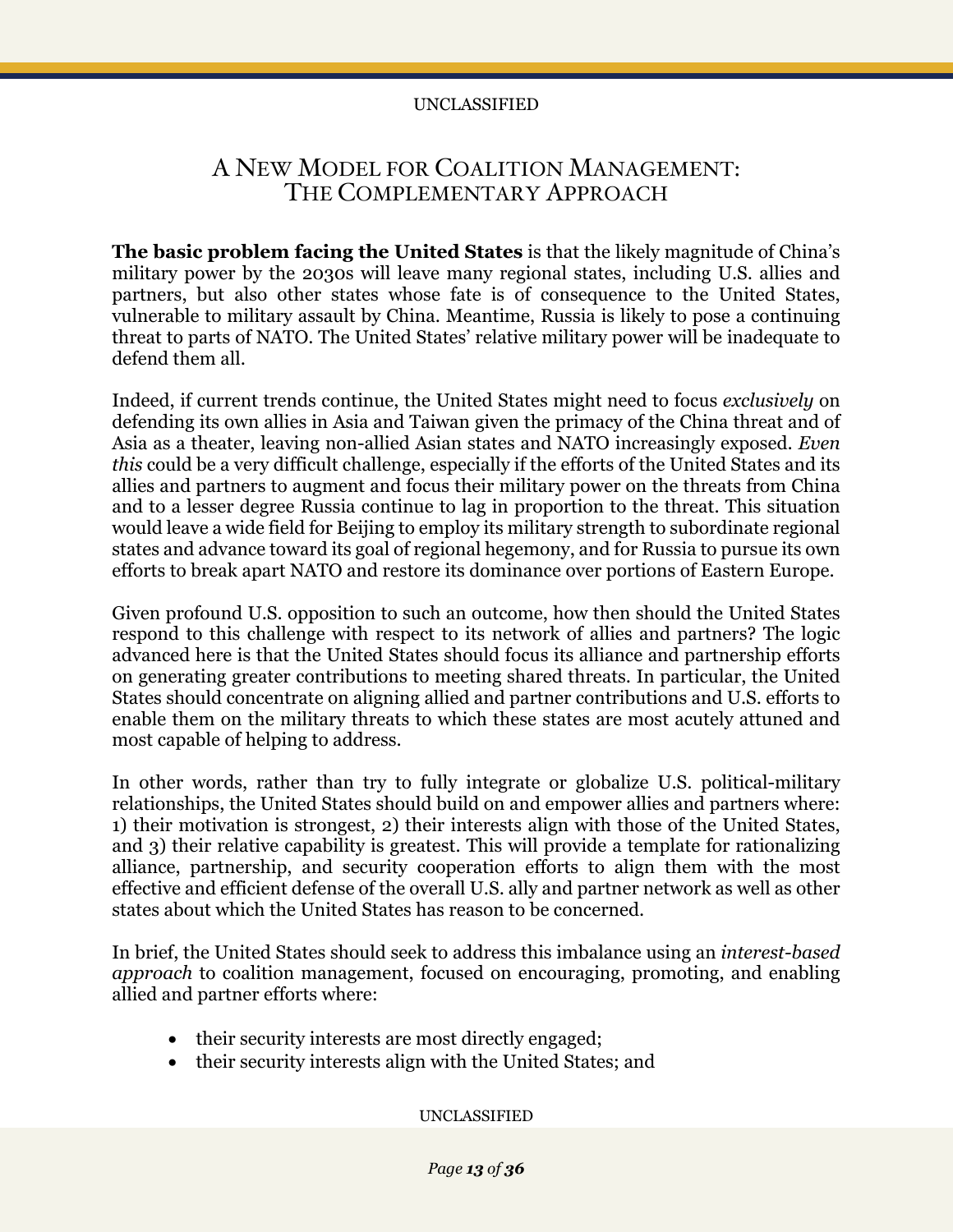• their military capabilities (active or latent) would materially affect the local military balance.

This would constitute a different approach from the traditionally-ascendant, *integrated model* of coalition management, which seeks to induce allies and partners to develop, field, and deploy forces and capabilities that synchronize with the United States' own efforts. Thus, for years the United States urged NATO allies and others like Australia and South Korea to contribute expeditionary military forces to initiatives far removed from their core security interests. In this model, the United States effectively tries to "globalize" its alliances and partnerships – seeking to persuade its confederates to act as if they fully share Washington's global interests.

The problem is that this approach runs against the grain of allies and partners' interests as well as the plausible limits of their capabilities. It requires that they fundamentally adapt their conception of their interests to our own and project power often beyond what they are reasonably able to achieve. Yet countries rarely, if ever, fully share America's global interests. In part because of the limits of their reach, their interests as well as their capacity for effective action thus tend to cluster in their own neighborhood.32

In light of this reality, the alternative model proposed here focuses on encouraging allies and partners to act where their own interests already are engaged and aligned. In essence, this represents a *complementary* model of coalition management. Rather than pursue integration, emphasizing interoperability and interchangeability, the complementary model would focus on maximizing allies and partners' contributions where they are most willing and able – and thus likely – to make a material contribution to shared interests. This *may* involve integration and interoperability – if it makes sense for the United States to be actively involved – but it may not. In other theaters or areas where U.S. focus is less wise or needed, then the model may call for empowering autonomous action by allies and partners.

**\*\*\***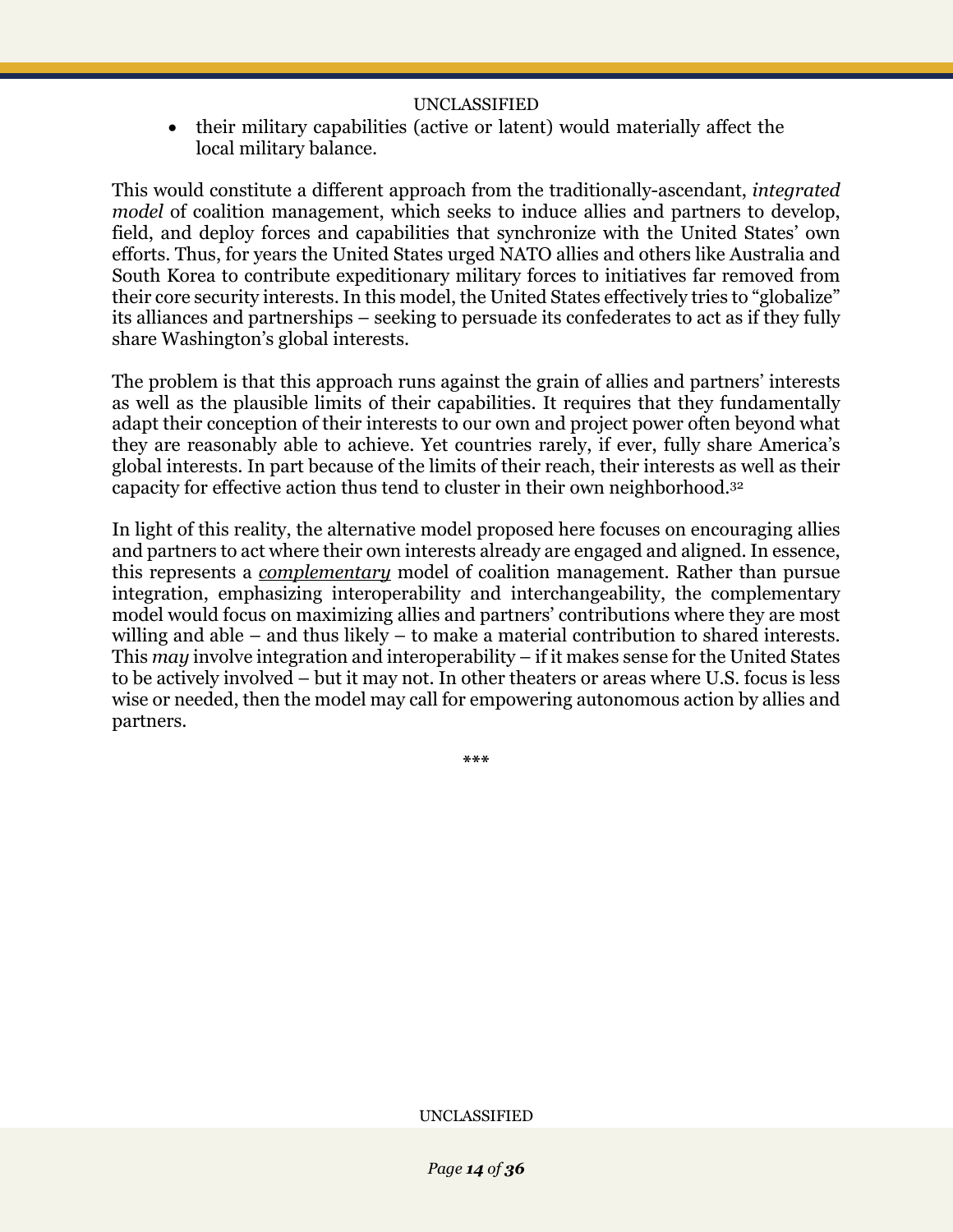## UNCLASSIFIED THE COMPLEMENTARY MODEL IN PRACTICE

## ASIA

In Asia, the complementary model has different implications for allies and partners.33 The primary factors behind these differing implications are states' vulnerability to Chinese military action and their ability to counteract this threat. The below section offers conceptual categorization of states based on these factors.

## **Category One: Self-Defense**

The most straightforward category includes those states in close proximity to mainland China that cannot defend themselves on their own against Beijing. These states should focus their defense planning almost exclusively on self-defense against the PLA (with the partial exception of South Korea). The United States, in turn, should seek to build up their capacity to do so by whatever means possible and remove all unnecessary barriers to that goal – while sharply curtailing demands that they engage in unrelated efforts. The United States should then focus its own defense planning efforts on using its own military power to add to the indigenous defenses of those states to which it has a security commitment or in those cases in which it believes a state's subordination would sufficiently jeopardize U.S. interests.

States in this category, in roughly descending order of importance and urgency for U.S. policy, include:

- Taiwan: Taiwan is China's most propitious initial target for its focused and sequential strategy, and the PLA is highly focused on it.34 Consequently, China wants to bring Taiwan to heel, while U.S. differentiated credibility is attached to the island's fate and it is militarily significant given its location. Meanwhile, the cross-strait military balance has become increasingly unfavorable.35
	- o Implications: U.S. defense/strategic engagement with Taiwan should be laser-focused on ensuring Taiwan's ability to contribute to its own defense, specifically by blunting any invasion alongside U.S. forces, as well as augmenting its resilience against a Chinese attempt to use blockade, bombardment, or other cost-imposition strategies to compel the island's surrender. In particular, this means encouraging the thoroughgoing implementation of reforms to Taiwan's defense posture along the lines of the Overall Defenses Concept and pressing for significant increases in Taiwan's defense spending.36
	- o Priority: Highest
- UNCLASSIFIED • The Philippines: The Philippine military has little autonomous capability for defense against Chinese attack.37 Yet given China's growing maritime and power projection capabilities, a Chinese assault against the Philippines main islands will become an increasingly acute threat.38 Meanwhile, the loss of the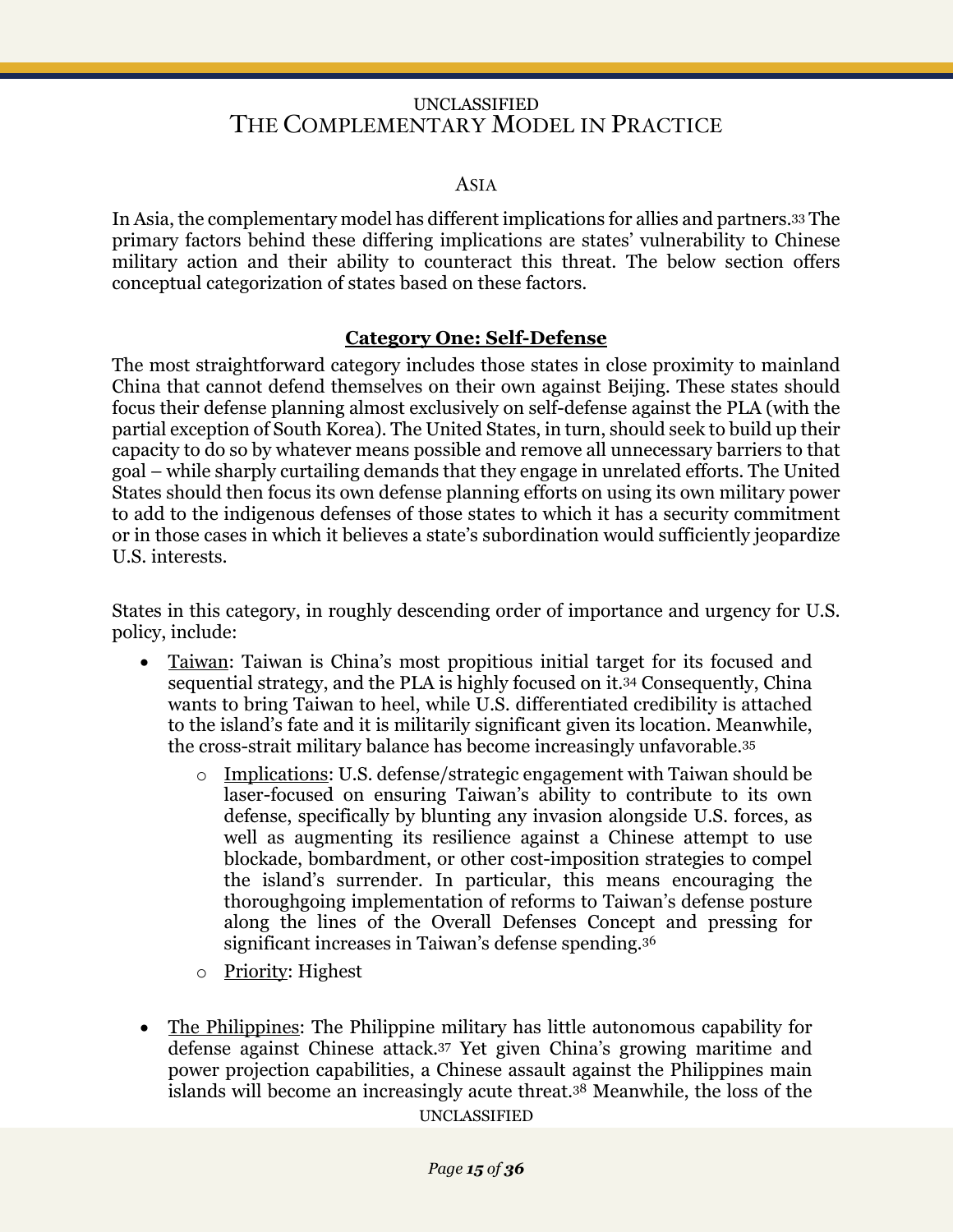Philippines to China's sway would be disastrous for the U.S. military position in the Western Pacific and Southeast Asia.

- o Implications: U.S. defense/strategic engagement with the Philippines should shift away from internal stabilization and counterterrorism/antipiracy efforts toward bolstering Manila's ability to contribute to its own self-defense as well as allowing and furthering U.S. access to the archipelago. While the Philippines' ability to contribute to its own defense would necessarily be insufficient to defend itself on its own, such efforts can help, including by reducing the costs and difficulties to the United States of defending the Philippines.
- o Priority: High
- South Korea: Unlike most of the other states in this category, the Republic of Korea is a very large economy and militarily capable. The reality, however, is that nearby China outmatches its wealth and strength by a long measure. Moreover, South Korea must also plan and prepare for attack by North Korea. Given the growing capability of the PLA, South Korea's defense planning should make greater provision for the prospect of Chinese aggression, including in tandem with North Korea.
	- o Implications: U.S. defense/strategic engagement with South Korea should urge Seoul to focus on improving its self-defense capabilities visà-vis China, while ensuring that Seoul assumes a greater and greater portion of its conventional defense against North Korea since the United States will need to focus on defending its allies (including South Korea) and Taiwan from China. In practice, Seoul should be capable of defeating a conventional ground assault from North Korea. This would allow the United States to focus its conventional force efforts exclusively on China – including the defense of South Korea from Chinese attack alongside the ROK – freeing up U.S. forces on the Peninsula from a distracting focus on North Korea. Accordingly, the United States should avoid seeking South Korea's participation in other contingencies beyond the Peninsula, as these would almost certainly be a distraction from these heavy demands. It should also urge Seoul to avoid investments in power projection or "shiny object" capabilities such as longer-haul naval forces.39
	- o Priority: Medium-High
- Vietnam: Vietnam has one of Southeast Asia's most formidable militaries, but it shares a long land border with China, as well as with weak Laos which also adjoins China. Hanoi's military balance with the PRC, moreover, is becoming more and more unfavorable, and is likely to continue along this negative trajectory. Thus, China will increasingly have an option to mount a direct assault into Vietnam.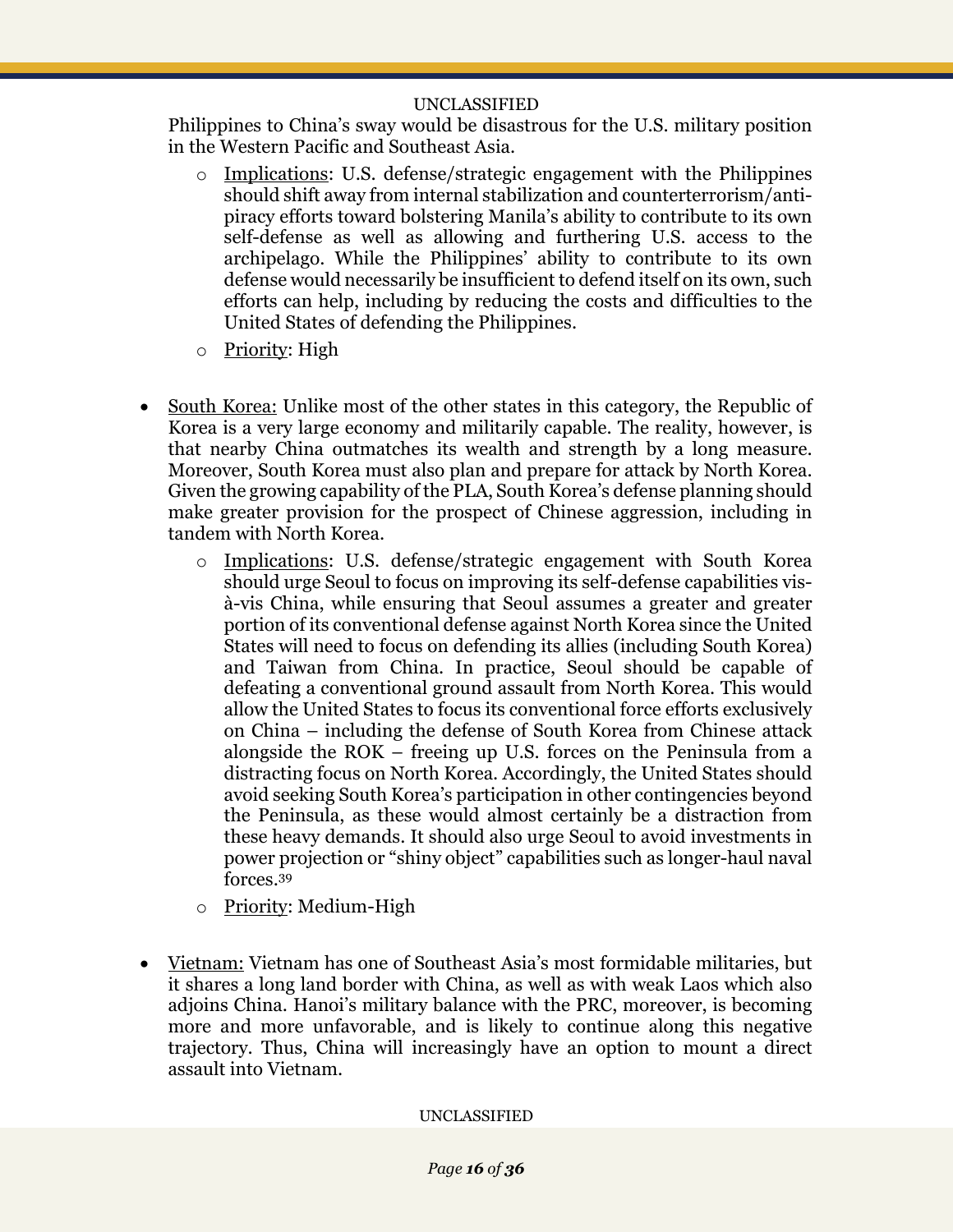- o Implications: U.S. defense/strategic engagement with Vietnam should focus not only on augmenting Hanoi's capabilities in the South China Sea but more and more on strengthening Hanoi's ability to defend itself against a direct assault by China. This would include bolstering Vietnam's ground and maritime self-defense forces as well as its capabilities to resist China's increasingly formidable air, naval, and other high-technology forces. The goal of U.S. engagement should be to strengthen Hanoi's ability to defend itself as much as possible against a Chinese assault or invasion, ideally such that the United States would not have to face a choice between direct and substantial intervention to aid Vietnam's defense on the one hand or allowing Vietnam to be subordinated by China on the other. This would help push off the hard choice of whether to extend a formal security commitment to Hanoi, which the United States is best off avoiding if at all possible.<sup>40</sup>
- o Priority: Medium-High
- Thailand: Thailand has a significant military and is a large country but will nonetheless be increasingly vulnerable to a direct Chinese assault via neighboring states such as Laos or by sea. Beijing would gain significant military and political advantage by bringing Thailand into its camp, and may judge those benefits worth the costs and risks of direct military action or the credible threat thereof. Meantime, while the U.S. security commitment to Bangkok is ambiguous, the United States benefits from a Thailand that is not under Beijing's hegemony.
	- o Implications: U.S. defense/strategic engagement with Thailand should focus on promoting Bangkok's ability to resist a Chinese assault. This involves concentrating on the ability of Thailand's land, air, and naval defense forces to resist a Chinese attack. This will reduce the probability that the highly ambiguous U.S. commitment to Thailand will be tested, which is in the U.S. interest – both in and of itself but also because it will avoid the United States having to make a difficult choice between backing Thailand and cutting it loose. That said, the United States will have to balance assistance to Thailand against the possibility that Bangkok will move into Beijing's pro-hegemonic coalition, in which case Thailand's military strength could be turned to China's overall advantage in Southeast Asia.
	- o Priority: Medium
- Myanmar: Myanmar shares a long land border with China and occupies a strategic position along the Indian Ocean and neighboring India. It therefore could become an attractive target for Beijing's coercion, including by the use of direct military force. A successful such use would undermine the interests of the United States and any anti-hegemonic coalition. Thus, while the U.S.-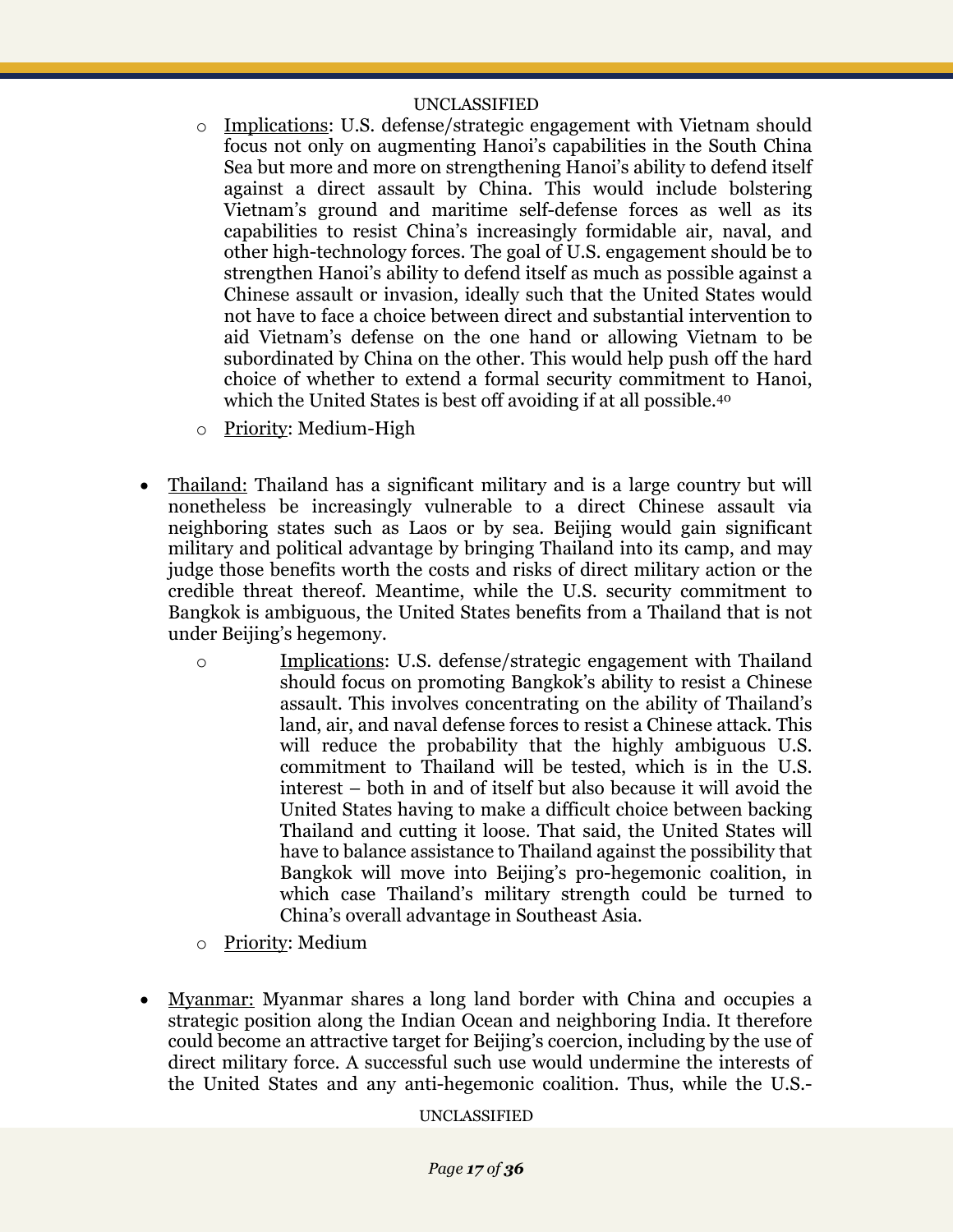Myanmar relationship has suffered due to the coup and brutal recent crackdown by the Tatmadaw, this U.S. interest holds regardless of the nature of the Myanmar government. At the same time, India maintains closer links with and focus on Myanmar, and shares a long border and tradition of collaboration with it.41

- $\circ$  Implications: U.S. defense/strategic engagement with Myanmar should focus on bolstering its ability to resist Chinese assault. Given India's advantages of proximity to as well as its naturally deeper interest in neighboring Myanmar, however, U.S. aid and efforts should align with and seek as much as possible to support New Delhi's ability to aid, work with, and exercise leverage over Myanmar. Over time, given the sharply unfavorable military balance that will exist between China and Myanmar, it may become advisable for a coalition member to extend some deeper form of security commitment to Myanmar. Because of its proximity and naturally deeper interests in Myanmar, it would make the most sense for India to assume this role if possible. Accordingly, U.S. defense and security cooperation toward Myanmar should seek to align efforts with India as much as possible.
- o Priority: Medium
- Pacific Islands: The United States requires the ability to use the Pacific Islands for access to Asia. U.S. military operations to defend its interests in the Western Pacific would be predicated on the ability to operate in, through, and from these islands. Precisely because of this, China might target them for coercion, including by military assault, in order to hamper the U.S. ability to project power into the Western Pacific. <sup>42</sup> Because these islands are to the rear of the first island chain, however, their defense should be relatively straightforward so long as the United States and its allies are able to hold at Washington's existing defense perimeter.
	- o Implications: U.S. defense/strategic focus with the Pacific Islands should focus primarily on enabling U.S. access and developing the capacities for effective U.S. and allied/partner military operations against China from these locations in the event of conflict. To the extent these nations have military capacity, this should be oriented at selfdefense and/or "gray zone" operations to relieve demands on U.S. forces.
	- o Priority: Low

## **Category Two: Coalition Defense Contributors**

The second category includes highly capable states that are reasonably defensible from Chinese attack, whether because of their power, distance, and/or other factors, but share an interest in actively checking Beijing's hegemonic aspirations in the region. Because these states have both the security buffer and capacity to contribute beyond mere selfdefense, U.S. defense/strategic engagement with them should be oriented toward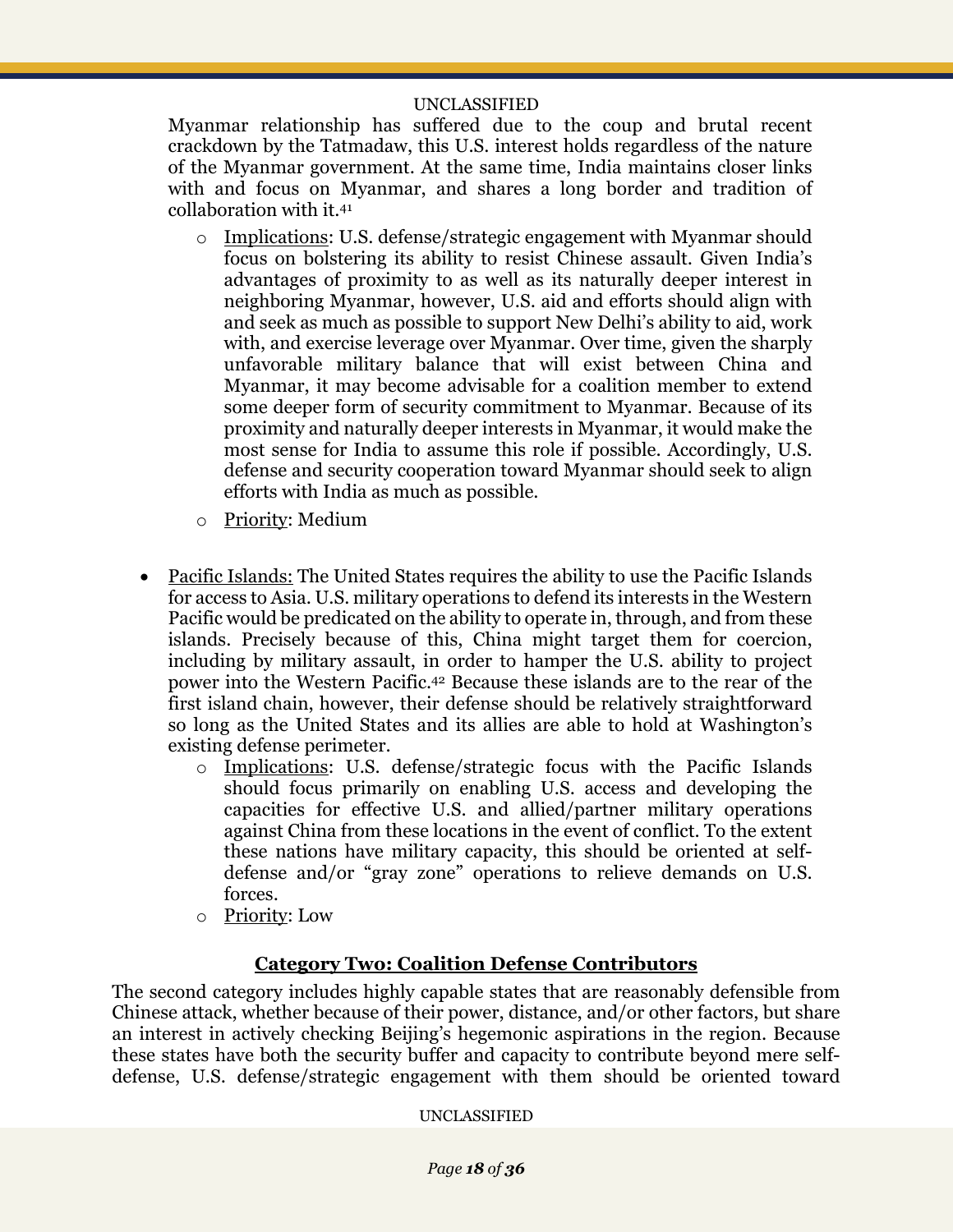enabling and preparing them, either alongside the United States or independently, to defend vulnerable parts of the anti-hegemonic coalition where their contribution would be most additive.

States in this category include:

- Japan: Japan, given its power, wealth, and sophistication, is the regional cornerstone of any anti-hegemonic coalition in Asia. Moreover, it is situated along the critical first island chain, making it directly relevant to the primary theater for military contingencies between the United States as well as any participating coalition members on the one side and China on the other. Given Japan's economic and (thus far largely latent) military power, the strong U.S. military posture in the country, and its geographic advantages as an archipelago offshore from mainland Asia, it should be – relatively speaking – defensible against the PLA. Accordingly, Japan should be able to allocate some level of defense effort toward other contingencies important to the coalition.
	- o Implications: The primary focus of U.S. defense/strategic engagement with Tokyo must clearly be to ensure that Japan substantially increases its level of defense effort so that it *can* ensure not only its own selfdefense but also contribute to overall coalition defense against an increasingly powerful China. Though Japan's defense *strategy* has moved in a positive direction, including with its 2018 defense planning guidance, its spending remains woefully inadequate to the level of military threat posed by Beijing. <sup>43</sup> Japan's defense expenditure has hovered around one percent of GDP, even as China's has increased dramatically.44 U.S. policy should seek to ensure Japan spends, at a minimum, two percent of GDP on defense – and ideally more – to reflect the level of threat China poses and the importance of Japan's contributions to meeting it.

Beyond the level of spending, U.S. defense/strategic engagement should first ensure an effective defense of the Japanese archipelago but also – quietly if necessary – prepare joint planning for the defense of Taiwan, which is critical to Japan's own security, as well as eventually South Korea.45 Recent high-level statements by leading Japanese statesmen indicate that Tokyo understands this point and is increasingly ready to prepare to contribute to Taiwan's defense.46

Since there are no plausible, serious scenarios in which Japanese forces would not be fighting alongside U.S. forces, *the U.S. and Japanese militaries should be as integrated as possible*, mirroring U.S.-South Korean arrangements or those of Cold War NATO forces along the inner-German border. This would reflect a significant change from the legacy arrangement with Japan, which substantially segregated the two militaries, but is now necessary because Japanese contributions will become increasingly important to the military balance in the Western Pacific and neither the United States nor Japan can afford unnecessary or ineffective duplication in light of China's growing power.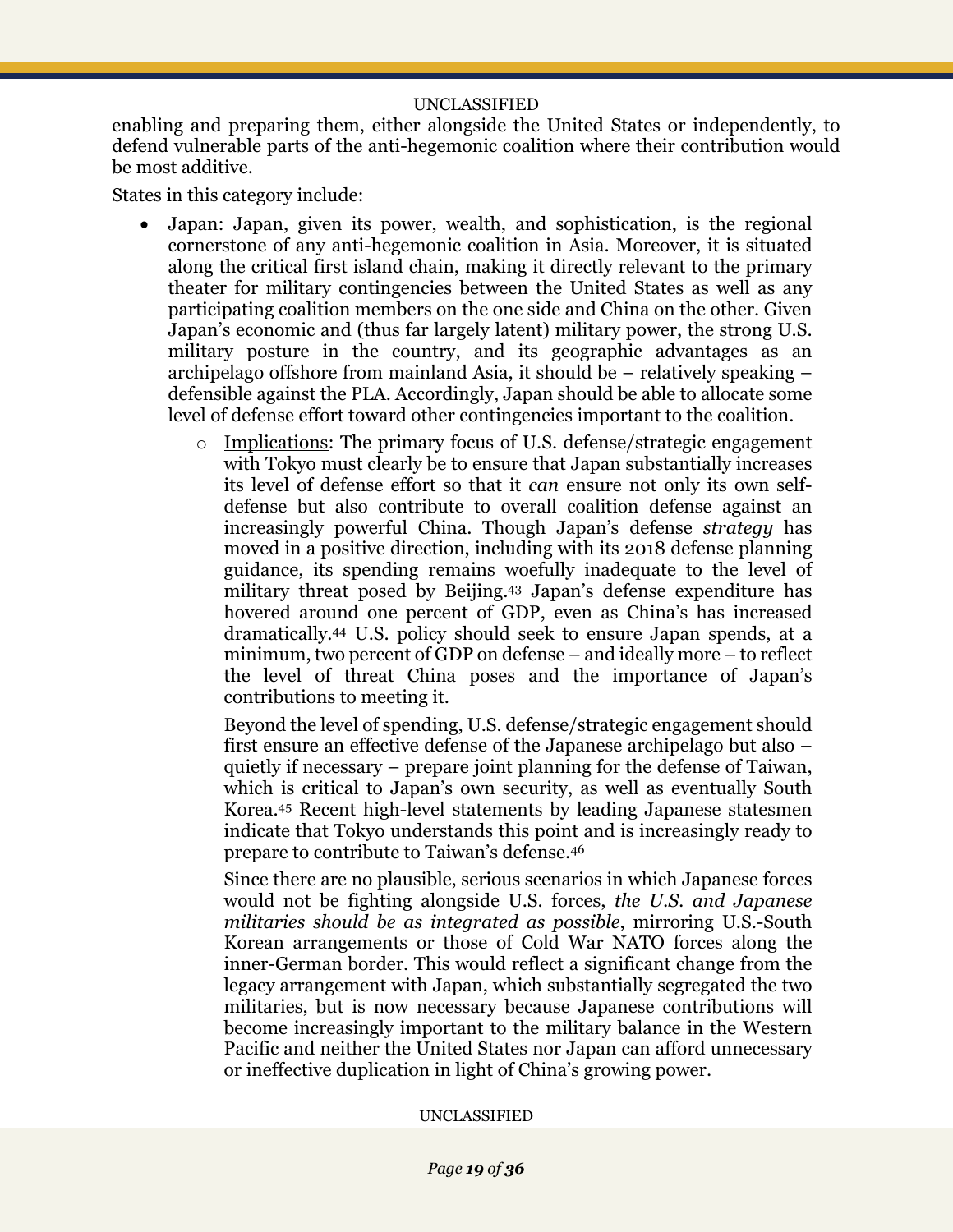- Australia: Australia is far from China, providing it a high margin of security. It also has a capable, albeit relatively small, military. But Canberra rightly recognizes that, given its small population and economic heft, its fate will be determined in the center of the Asian theater and therefore that its best interests are served by improving its ability to contribute to coalition defense forward, in the Western Pacific, South China Sea, and broader Pacific area.47
	- o Implications: Australia's defense strategy and efforts are already moving in the right direction with its 2020 Defense Strategic Update. Accordingly, U.S. defense/strategic engagement with Canberra should primarily focus on ensuring Australia is optimally postured, empowered, and equipped to contribute to important contingencies. In this light, Australia could likely play a valuable role in a Taiwan scenario, but might also be best-suited to secondary roles in such a conflict and/or alternative scenarios, such as the defense of the Philippines. At the same time, the United States should encourage and equip Canberra to take a leading role in handling "gray zone" operations in the South Pacific and other less urgent theaters.

Overall, these factors mean that the United States should pursue genuinely deeper integration of military planning, force development, and other functions with Australia, while also enabling Australia's ability to maximize its contributions through pooling military-related procurement and research and development. 48

- India: While India is likely to be able to handle the direct military threat from China essentially on its own, India's military is at an increasing qualitative disadvantage against the rapidly improving PLA.49 Moreover, New Delhi also has to focus on Pakistan, dividing how much it can focus on China. For these reasons, India's military capabilities are largely oriented on territorial defense and India's immediate areas rather than on power projection.
	- $\circ$  Implications: The core U.S. interest with India is in ensuring its ability to defend itself and check Beijing's ambitions in South Asia. In that light, especially given the likely unfavorable relative power trajectories between China and India, the United States essentially unreservedly benefits from a stronger India. This is especially pressing because the power imbalance between China and India could widen even further if China's economic performance continues to outperform India's.

Accordingly, U.S. defense/strategic engagement with India should focus on bolstering India's military power, concentrating on self-defense and in broader South Asia. Recognizing the serious challenges India will face and the limits on its power projection capacities, the United States should not seek to draw Indian military and strategic attention away from its core area. Instead, the United States should promote India's ability to take primary responsibility in South Asia, where India's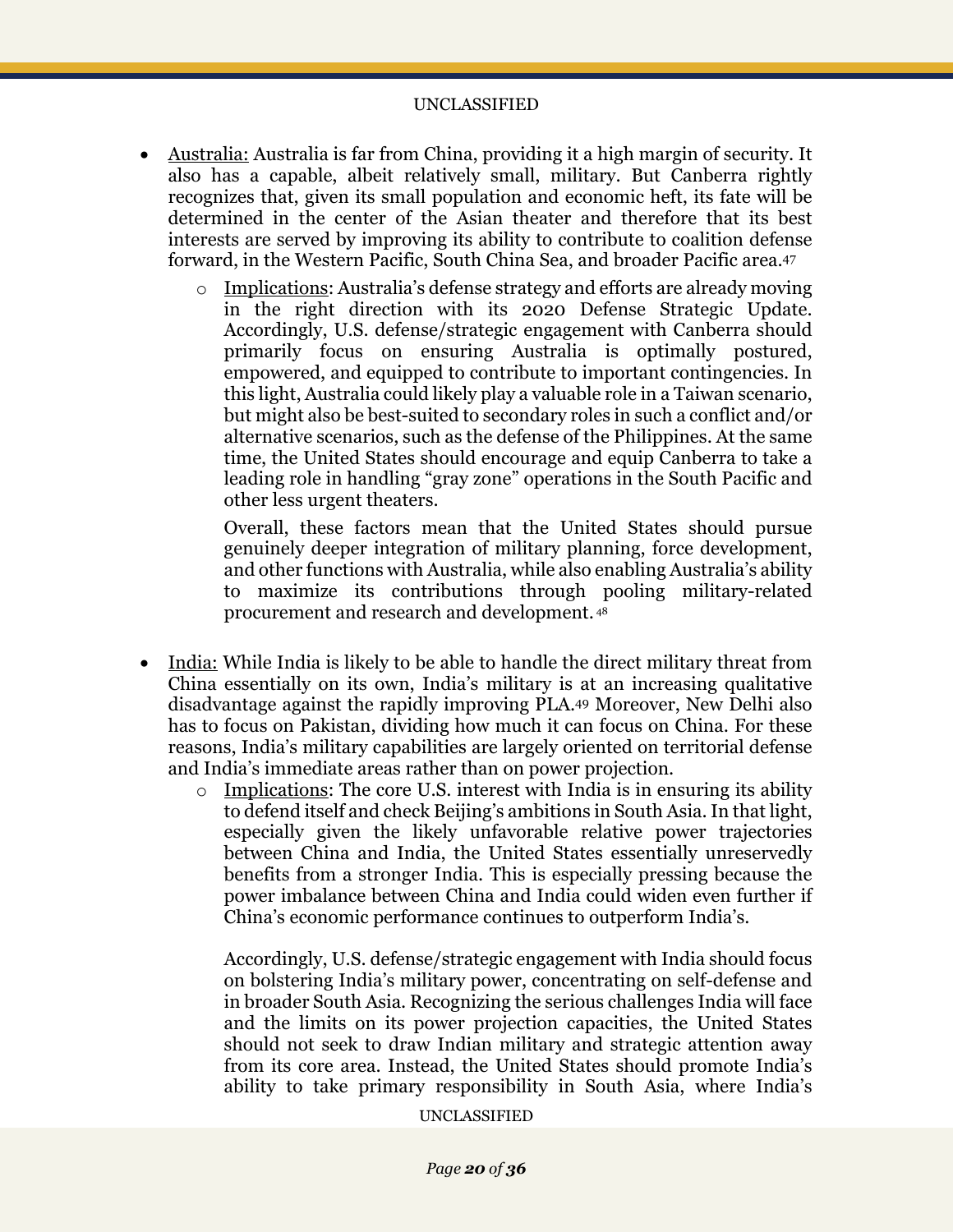interests are most acutely engaged and its capabilities are at their highest efficacy. This includes enabling India's ability to operate in its near abroad, both on land and in the Indian Ocean.

In particular, this should lead the United States to support India's ability to take a leading role vis a vis neighboring South Asian states, including Nepal, Bhutan, and most importantly Myanmar. As noted previously, Myanmar is important geographically and, being isolated and weak, vulnerable to Chinese action. India, though, has a strong and direct interest in resisting China's hegemony over Myanmar, which shares a long border with India and fronts the Indian Ocean, including potential areas for Indian SSBN patrolling in the Bay of Bengal.50 U.S. attention, meanwhile, must go to the primary theater in the Western Pacific. Accordingly, the United States would benefit from India taking a leading role in ensuring Myanmar's autonomy from China.

The United States should also encourage and support but also leverage India's armaments and technology industry, both for mutual benefit but also to empower other allies and partners in the region. For instance, the United States should encourage and facilitate the development and sale/transfer of high-quality weapons such as Brahmos missiles to as many appropriately-situated like-minded states as possible. The United States should also relieve pressure on India to halt purchases of Russian military equipment *if* those purchases are cost-efficient and effective ways of strengthening India's military. The U.S. interest in a strong India resisting China's dominance in South Asia substantially outweighs Washington's interest in inhibiting India's engagement with Russia.

# **Category Three: Weaker and More Insulated**

The third category of states are those of middling or limited capability, but unlikely to fall inside China's crosshairs in the medium term, primarily because they are to the strategic rear of coalition members, including U.S. allies. Since they are situated behind front line states, they are also unlikely to lean forward in checking Chinese aspirations for regional dominance, given both the dangers and risks of doing so as well as the confidence or hope that Beijing's ambitions will be frustrated by others. Moreover, their plausible contributions to addressing the military balance at the front line are too modest to make a major difference; this means they are more likely to be able to "fly under the radar." Such states, in other words, are in a classic free-rider situation.

Because these states are therefore unlikely to be motivated, let alone able, to contribute meaningfully to key collective defense scenarios, U.S. policy toward them should focus on, first, gaining where useful actual or potential access to them for military and logistical purposes, and second, promoting their ability to defend themselves against China over the long-term and/or backfill U.S. less critical security interests in the event of a Sino-U.S. conflict. Both goals would prove especially valuable in the event the front line of an anti-hegemonic coalition falls farther back, for instance because of the loss of or defection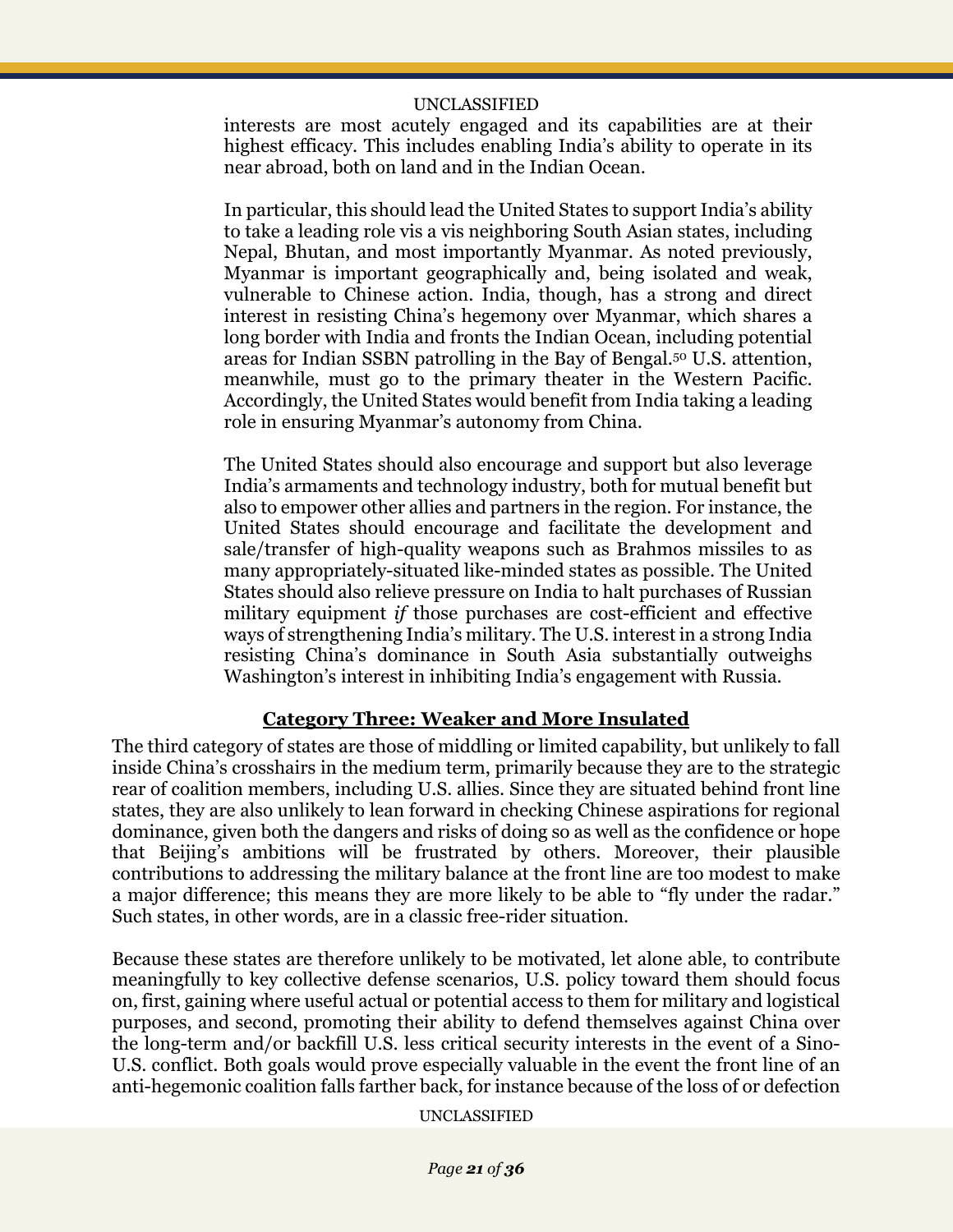by key states such as Taiwan, Vietnam, or the Philippines to China. U.S. strategic diplomacy should seek to quietly but clearly frame and pursue defense engagement with these third category states through this lens. In the case of South Asian countries, though, the U.S. should seek to align its efforts as much as possible with those of New Delhi, generally deferring to India's leadership in the region.

States in this category include:

- Indonesia: Given its position well to the south of any anti-hegemonic coalition's front line with China, Indonesia appears very unlikely to lean forward into the scenarios described previously. But its status as one of the world's largest countries and economies and its geography as an enormous archipelago at the southern end of the South China Sea mean it could be highly significant if that front line were to move farther south and/or east from the first island chain. Accordingly, U.S. strategic engagement should focus on building the conditions for direct U.S. and allied (e.g., Australian) military access in the event of conflict. Given Canberra's high focus and deep expertise on Indonesia, Washington would likely be best suited to tightly integrate its defense diplomacy and engagement toward Jakarta with Canberra.51
- Malaysia: Malaysia lies well behind the front line, buffered from the potential of direct Chinese attack by Thailand, Vietnam, and other significant states. While it has been on the receiving end of Chinese pressure, including aggressive gray zone operations, Kuala Lumpur seems unlikely to lean forward. Given that, like Indonesia, Malaysia's size and position mean its significance for any anti-hegemonic coalition would grow if the front line were to move south, though, U.S. strategic engagement with Malaysia should therefore follow a similar logic as toward Indonesia.
- Brunei: Brunei is a very small but very wealthy state, with limited military power. The United States is therefore likely best-off seeing it in a similar frame as Brunei's neighbors Malaysia and Indonesia.
- Singapore: Singapore is a small but wealthy state. Unlike Brunei, however, it has a modest but significant military capacity. Singapore's political situation is complicated by attempts to avoid alienating either the United States or China. In light of these factors, the United States is likely best-off pushing for ensured access to Singapore's important port and other facilities. To the extent possible, Washington should press Singapore to take a role in ensuring open access through and around the Malacca Strait, and ideally to play a role in interdicting Chinese shipping in the event of conflict.52
- Nepal: The United States should back India's strategy toward Nepal, given its vulnerability to Chinese action, lack of capacity for autonomous action, and position between India and China.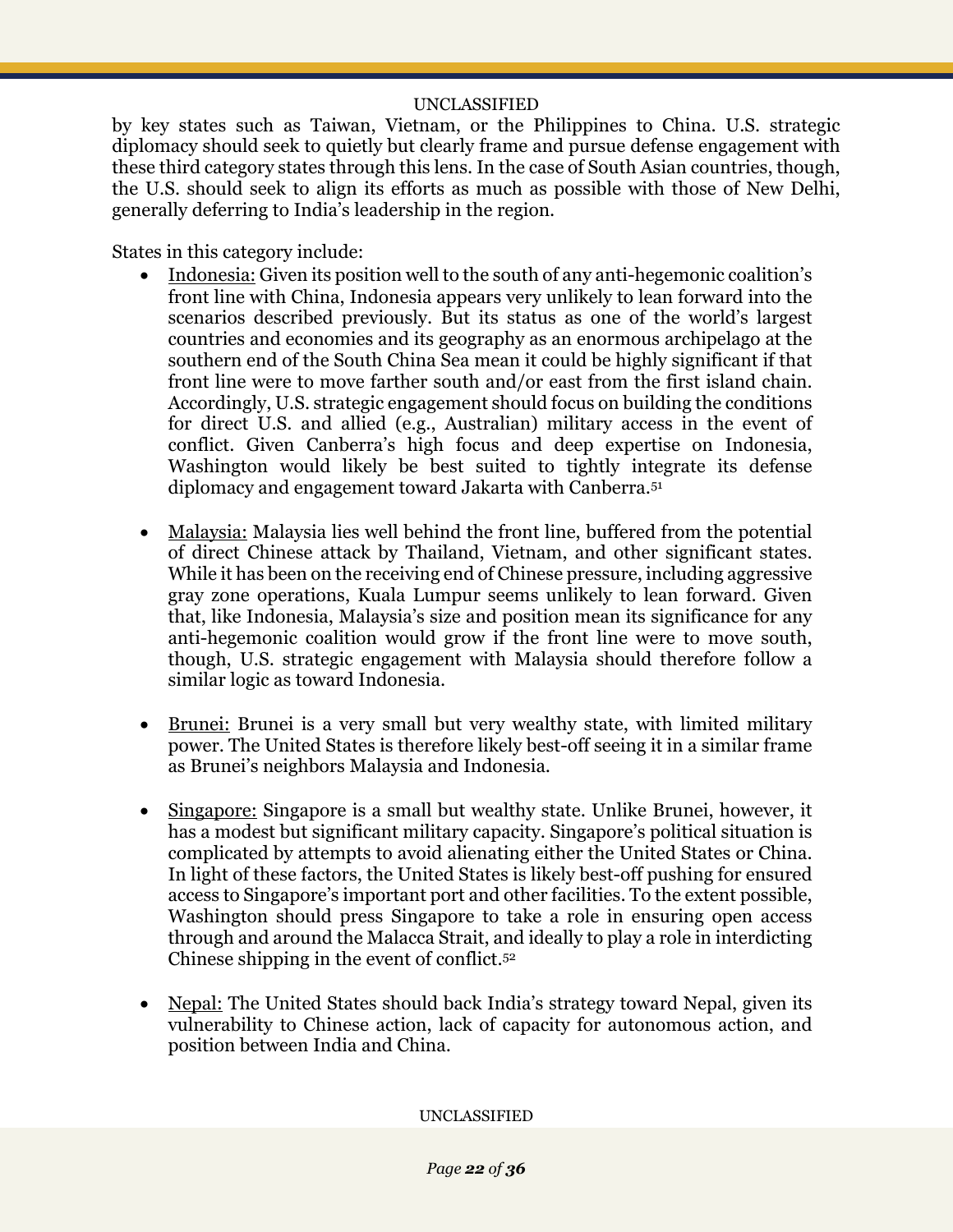- Bhutan: The United States should back India's strategy toward Bhutan, given its vulnerability to Chinese action, lack of capacity for autonomous action, and position between India and China.
- <u>Bangladesh:</u> The United States should back India's strategy toward Bangladesh, given its lack of capacity for autonomous action and its geographic position essentially within India.
- Sri Lanka: The United States should largely align its defense engagement with Sri Lanka with that of India, although Sri Lanka's maritime position astride key sea lanes to the Persian Gulf and Europe will require an independent U.S. perspective.

# **Category Four: Limits of U.S. Power**

- Laos: Laos is very weak and, due to its land border with China, exceptionally vulnerable to Chinese action. Accordingly, there is very little the United States can do to protect Laos.
	- o Implications: The primary interest the United States has in Laos is in promoting the defense of Vietnam and Thailand. Accordingly, the United States should, where possible, promote Laotian defense in concert with these states.
- Mongolia: Mongolia is very weak and, due to its land border with China, exceptionally vulnerable to Chinese action. Accordingly, there is essentially nothing the United States can do to defend Mongolia.
	- o Implications: The only possible recourse for Mongolia from Chinese action would be Russian opposition. Accordingly, any defense/strategic engagement with Mongolia should be conducted in accordance with this reality.
- North Korea: North Korea presents a uniquely difficult case. It has a highly adversarial relationship with the United States as well as South Korea and Japan. On the other hand, its relationship with China is at least fraught and there are indications it may seek distance and autonomy from Beijing. Pyongyang seems to want to avoid becoming subservient or a proxy for Beijing. At the same time, the United States and its allies have a strong interest in North Korea not becoming a pliant tool for China's purposes. For instance, a simultaneous attack by North Korea alongside China against South Korea and/or to distract U.S. and allied attention from an attack on Taiwan would be very difficult to handle. Accordingly, there is at least some degree of latent convergence of interest between the United States and its allies on the one hand and North Korea on the other.
	- o Implications: Needless to say, the United States has no defense/strategic support for or engagement with North Korea. Accordingly, there is little the United States can do. That said, the United States should seek wherever possible to encourage North Korea's resolve to resist Chinese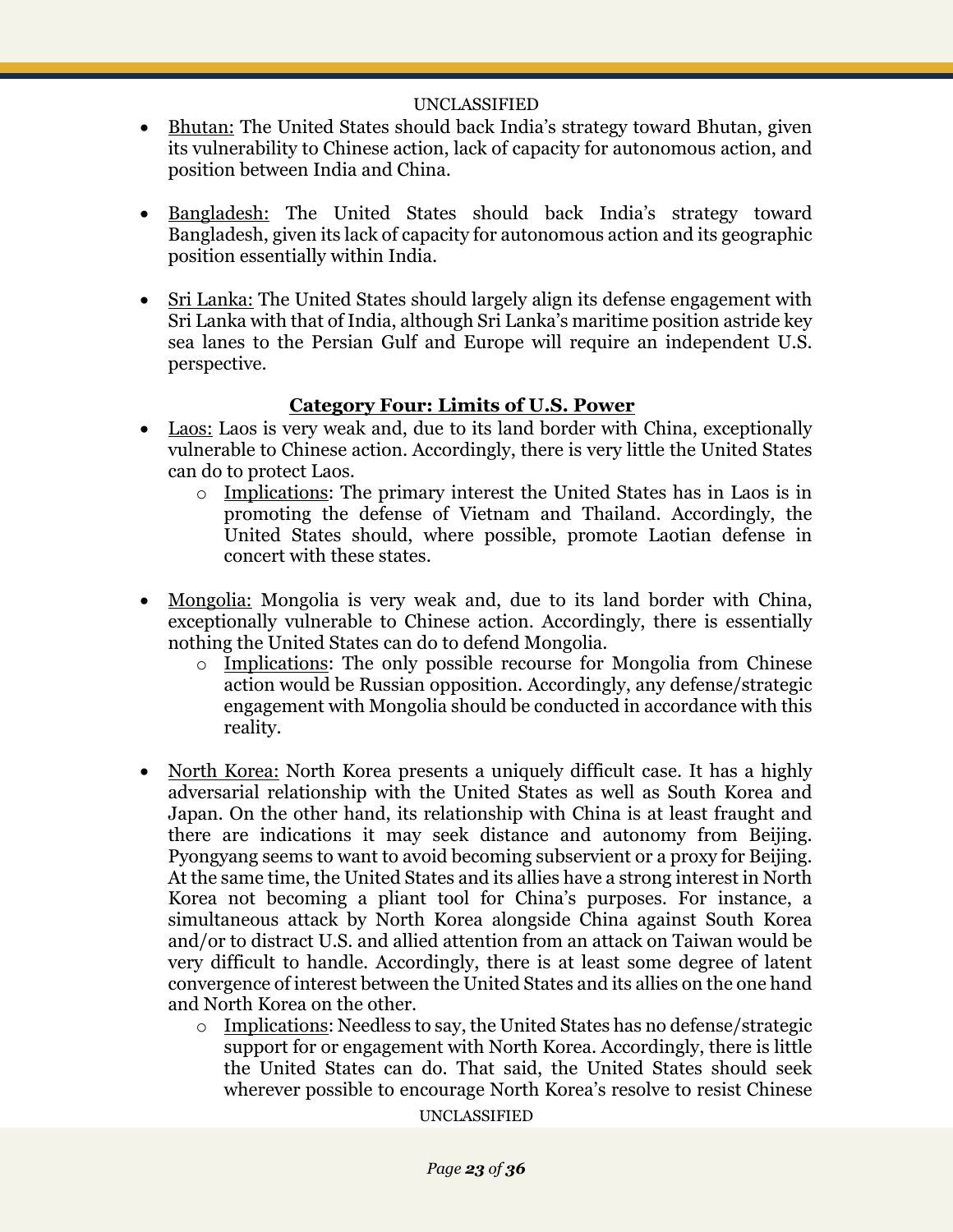domination and, consistent with defense of U.S. allies, ability to fulfill that aspiration.

## **Category Five: China's Confederates**

The final category in Asia are those states that are already aligned with China or likely to move into this category. They include Pakistan and Cambodia. The United States should minimize any defense support to such states, aligning instead with U.S. allies/close partners like India and Vietnam, both to limit the ability of the former to distract U.S. confederates and the risk of alienating New Delhi and Hanoi.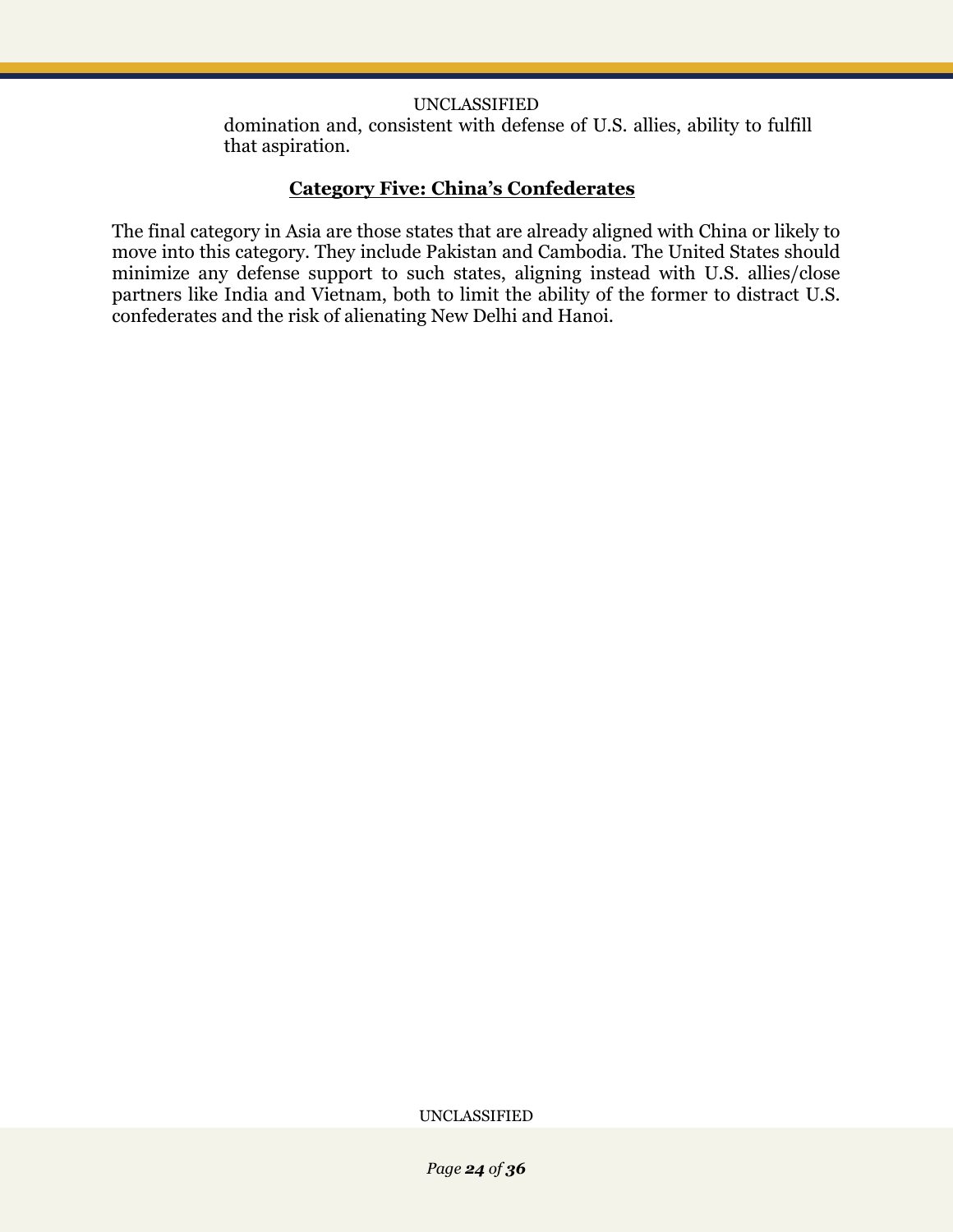#### UNCLASSIFIED **EUROPE**

The prioritization of the Asian theater, driven by China's rise and increasingly aggressive posture, will place a greater burden on U.S. allies in Europe to provide for the defense of European NATO. Their security will be more dependent on their own ability to deny Russia its military objectives by blunting its potential offensive. At the same time, from the U.S. perspective, European allies will have to be able to hold the line on their continent, especially in the case of a coordinated push by China and Russia: the U.S. will simply not have the resources to devote exclusively to the European region and will be forced to choose where to allocate them.53 In this context, Europe cannot be the priority, given Asia's greater importance and the graver threat posed by China. As a result, Europe's most exposed frontline countries, from Sweden to Romania, have to assume the role of, at minimum, first responders in case of a Russian attack.54

In order to strengthen these allies and aid them in their role as local balancers against Russia, U.S. planners will have to take into consideration three trends that are unfolding in the region.

- European security is regionalized: each country has a geographically narrow security focus (Sweden on the Baltic Sea, the Baltic states on their border, Poland on Kaliningrad and the "Suwalki Gap," Romania on the Black Sea, while, for instance, Italy on the Mediterranean, Spain on North Africa). This has led to a growing gap in threat perception regarding Russia in Europe, and U.S. defense planners should take this into account as, for example, some countries that have a more cooperative approach toward Russia may not participate in deterring Moscow. There is a limited room for the harmonization of such threat perceptions and of the resulting policies. This will entail a more variegated relationship among the U.S., other leading NATO players like Germany and the United Kingdom, and other allied countries.
- European allies will focus on territorial defense. European allies have moved away from the "specialization" approach that defined their force structure in the first two post-Cold War decades. Today allies along the eastern flank are focusing on territorial defense, while others farther west have failed to properly resource their militaries. This means that the United States needs to rethink its planning for the defense of Europe. Washington should encourage this dynamic, focusing Europe's efforts on territorial defense. In any case, with the abandonment of "specialization," the Europeans are less capable of contributing to U.S. overseas contingency operations. Moreover, despite small and symbolic military presence of European allies in each other's territories, both the limited military capabilities of European states and their different threat assessments will severely constrain a Europe-wide defense posture based on solidarity. In light of these factors, U.S. defense and strategic engagement should work with these factors to concentrate European efforts on developing their capabilities for territorial defense.
- UNCLASSIFIED • This said, the reality is that European states will be most likely to protect themselves, blunting an initial Russian attack, if they have faith that the United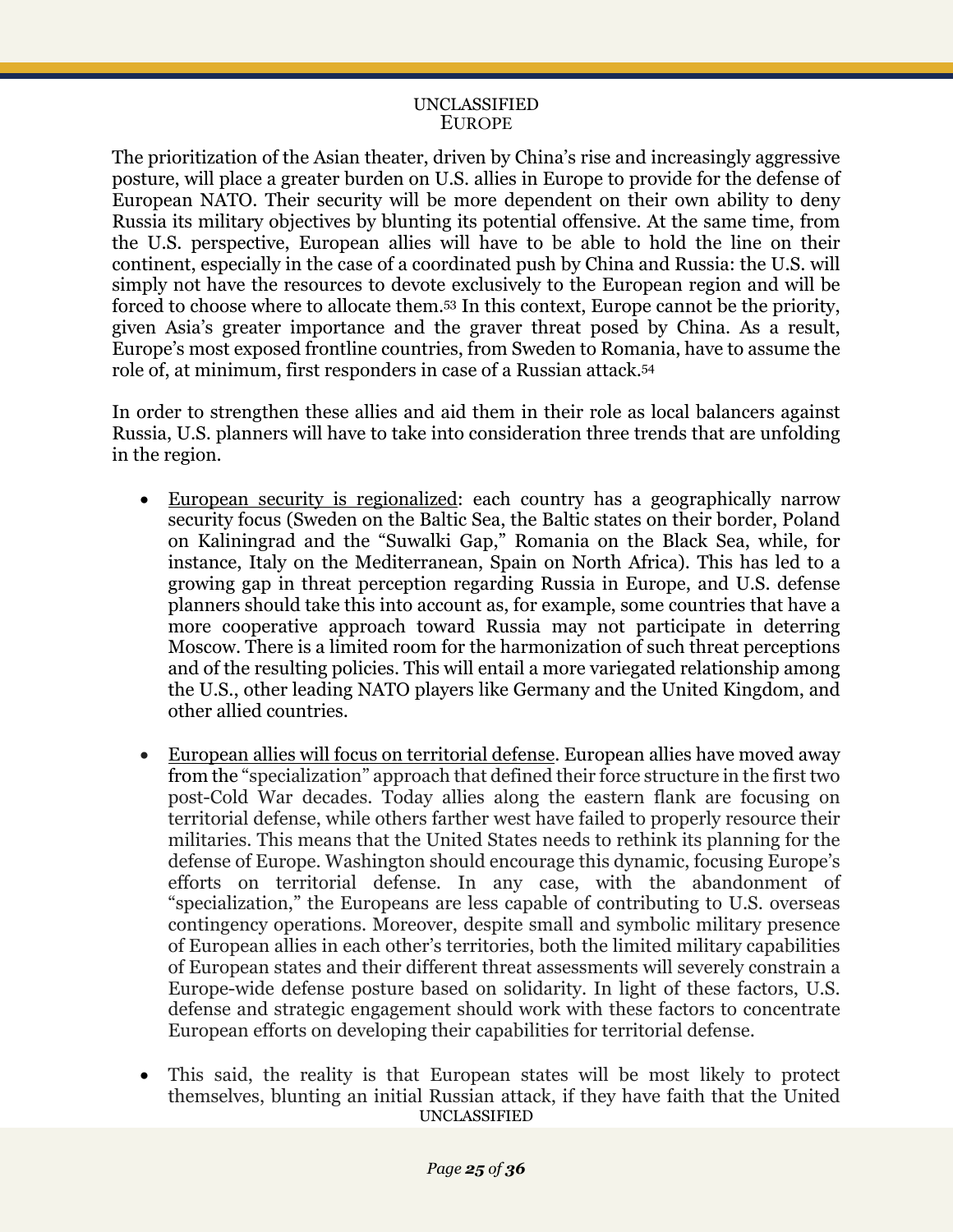States will come to their aid. For instance, even Poland has expressed doubts about its ability and willingness to send forces to the Baltic states in case of a Russian attack unless the United States deploys a heavy armored brigade to Polish territory. Thus even as the United States focuses more on Asia, U.S. planning has to take into account this tendency toward vacillation and even bandwagoning. The United States should, consistent with its priority focus on Asia, therefore look to find costefficient ways of contributing to Europe's defense, ranging from limited military presence in the most exposed states to facilitating easier acquisition of U.S. technologies (e.g., UAVs).

# **Category One: Frontline First Responders**

- Baltic States: The three Baltic states (Lithuania, Latvia, Estonia) are prime targets for Russian aggression from multiple directions (from the sea, from Kaliningrad, from Russia, and from Belarus). Their defense will become even more difficult if Belarus falls more fully under Russian control. Because of the Baltics' exposure and of the difficulties of defending them, the United States should continue to rotate forces, maintaining a presence and encouraging participation of other NATO allies. Moreover, it should aid the development of Baltic deterrence by denial capabilities, ranging from total defense and unconventional warfare techniques to weapons imposing serious costs on an invading army (e.g., anti-tank missiles, landmines).
- Poland: As a middle power in the region, Poland plays a crucial role in maintaining deterrence against Russia. A loss of Poland, either due to a military attack or some form of political and economic neutering, will make NATO's eastern frontier untenable. For this reason, the United States should maintain a strong partnership with Poland and enhance its military ties through rotating forces and training on Polish territory. It should also empower Poland by providing robust and advanced weapons systems and capabilities.
- Sweden: Sweden is not a NATO ally but it is on the frontline and it plays a role in deterring Russia. Its small military was focused on out-of-area operations, but in recent years the realization of a dramatic deterioration in Baltic Sea security has spurred a reorientation toward territorial defense. Sweden is unlikely to be able to defend its strategic areas (e.g., Stockholm, Gotland, or Malmö) for a prolonged period and thus will need to rely on allies. The United States should encourage this renewed attention to territorial defense and support Swedish efforts to develop EU military capabilities to protect the Baltic Sea. While greater cooperation with NATO would be welcome, the United States should be cautious in pushing it too much both because of potential backlash in Swedish public opinion and because of likely Russian opposition. It is possible to enhance Sweden's role in regional deterrence without having it fully in NATO.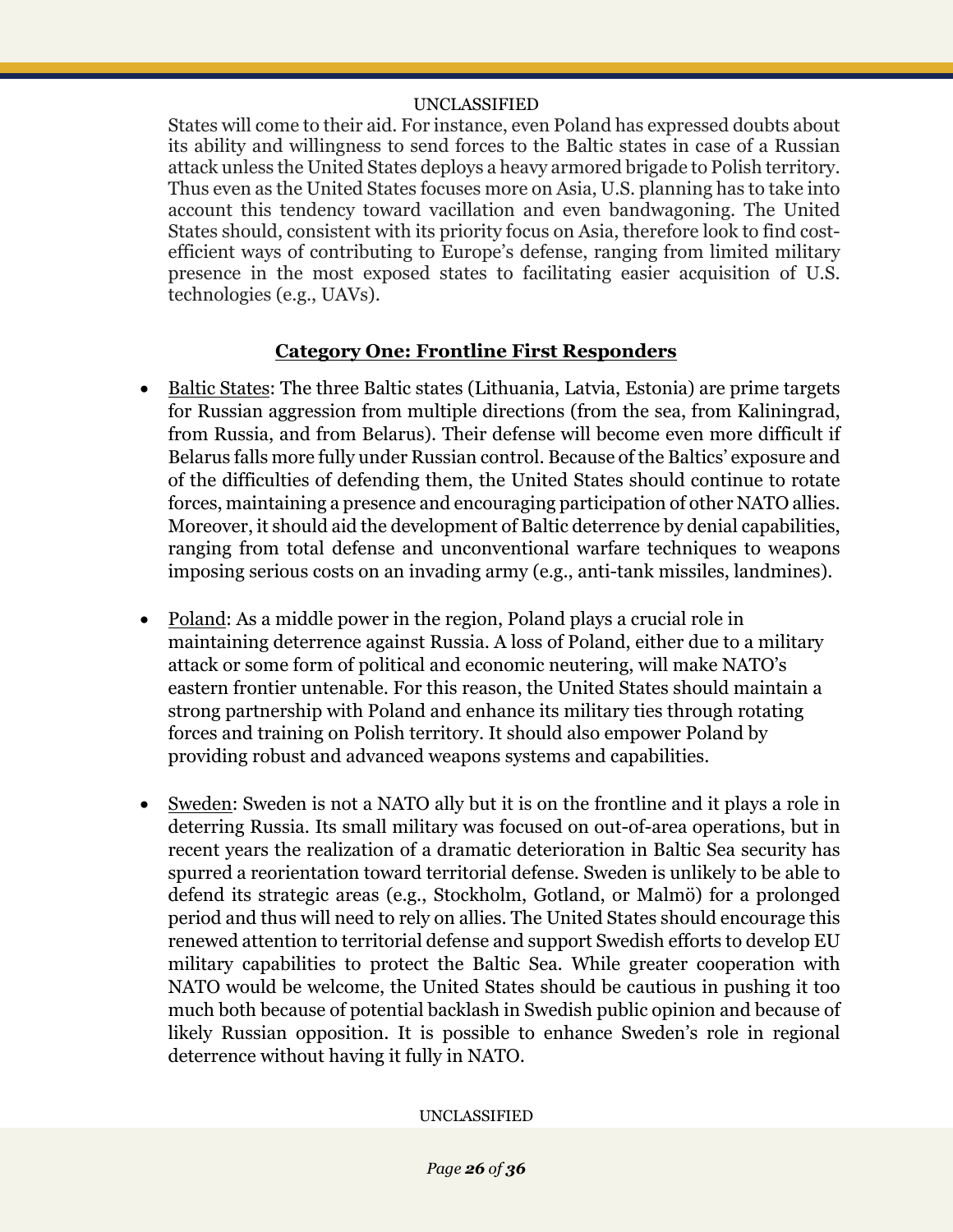## UNCLASSIFIED **Category Two: Second-line Defenders**

- Romania: Romania is not under threat of a direct territorial invasion by Russia and its defense posture in regional deterrence should reflect this. Its main role is to sustain the logistical hubs necessary for the alliance to come to the aid of frontline allies. This involves also playing a role in the Black Sea, where Russia been increasingly aggressive in making it a closed sea over which it is asserting control. The United States should help Romania develop greater capabilities for the Black Sea.
- Germany, Czech Republic, Hungary: These are states that for geographic and political reasons are not threatened by Russian military capabilities and consequently often engage in policies that are more conciliatory toward Moscow. But they play a key role in deterring Russia from attacking a frontline state: allied forces will need to be able to pass through or over these states in order to defend the most exposed allies. The United States should maintain logistical hubs, while continuing to push these allies to spend more on their own defense. Their forces not only will be needed to protect NATO's logistical hubs and tails, but also should be able to participate in defensive roles on the eastern frontline. This is especially true for Germany, which should play a much more robust and leading role in the conventional defense of Eastern NATO.

# **Category Three: Europe's Rear**

This is the third category of European states, which because of their geographic position are distant from the main defensive line in the east, are less vulnerable to Russian military aggression, and consequently are often the least interested in contributing to a strong deterrent posture on Europe's eastern frontier. But despite this their behavior plays an important role in maintaining European defense. In particular, the United States should encourage three sets of policies among these countries. First, these countries should develop strong defenses against Russian corruption and cooptation tactics that often contribute to a pro-Moscow strategic tilt in these capitals. Second, the United States should continue to insist on greater defense spending in these states in order for them to be able to keep stability in their own immediate region, enabling focus on the primary threat to the Alliance from the east. This is especially necessary for countries such as Italy and Spain that should concentrate on keeping the Mediterranean region (including parts of North Africa) stable. Third, the United States should pressure allies in this category that are often ambiguous in their support for a strong European deterrence against Russia. This may require resorting even to sanctions, in cases of allies actively undermining the security of the alliance through deals with Russia or China (e.g., in 5G technology). Unlike in Asia, these states in Europe's rear are still treaty allies and the United States should continue to treat them as such, and expect from them to act in the best interest of the alliance.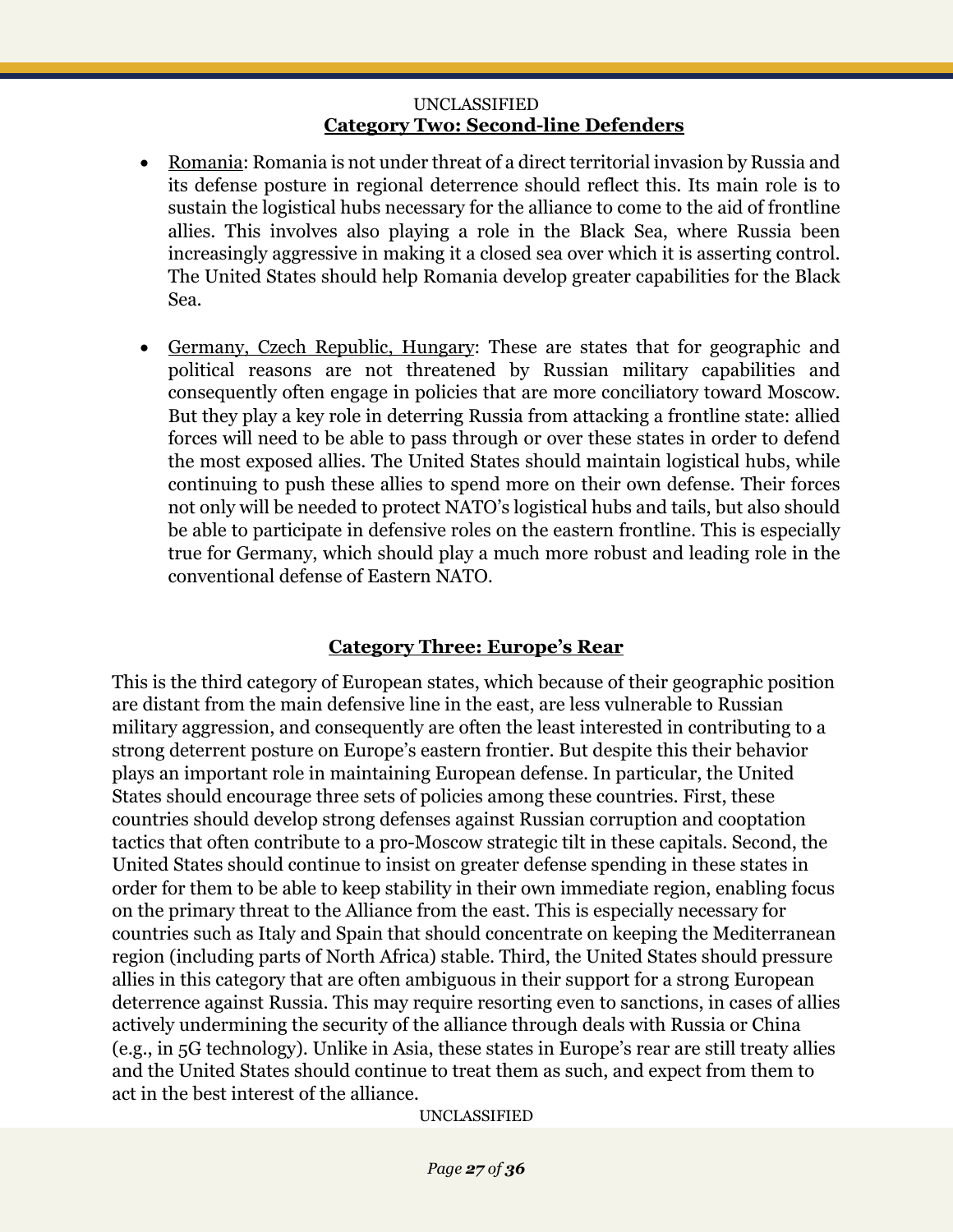UNCLASSIFIED **\*\*\***

UNCLASSIFIED

*Page 28 of 36*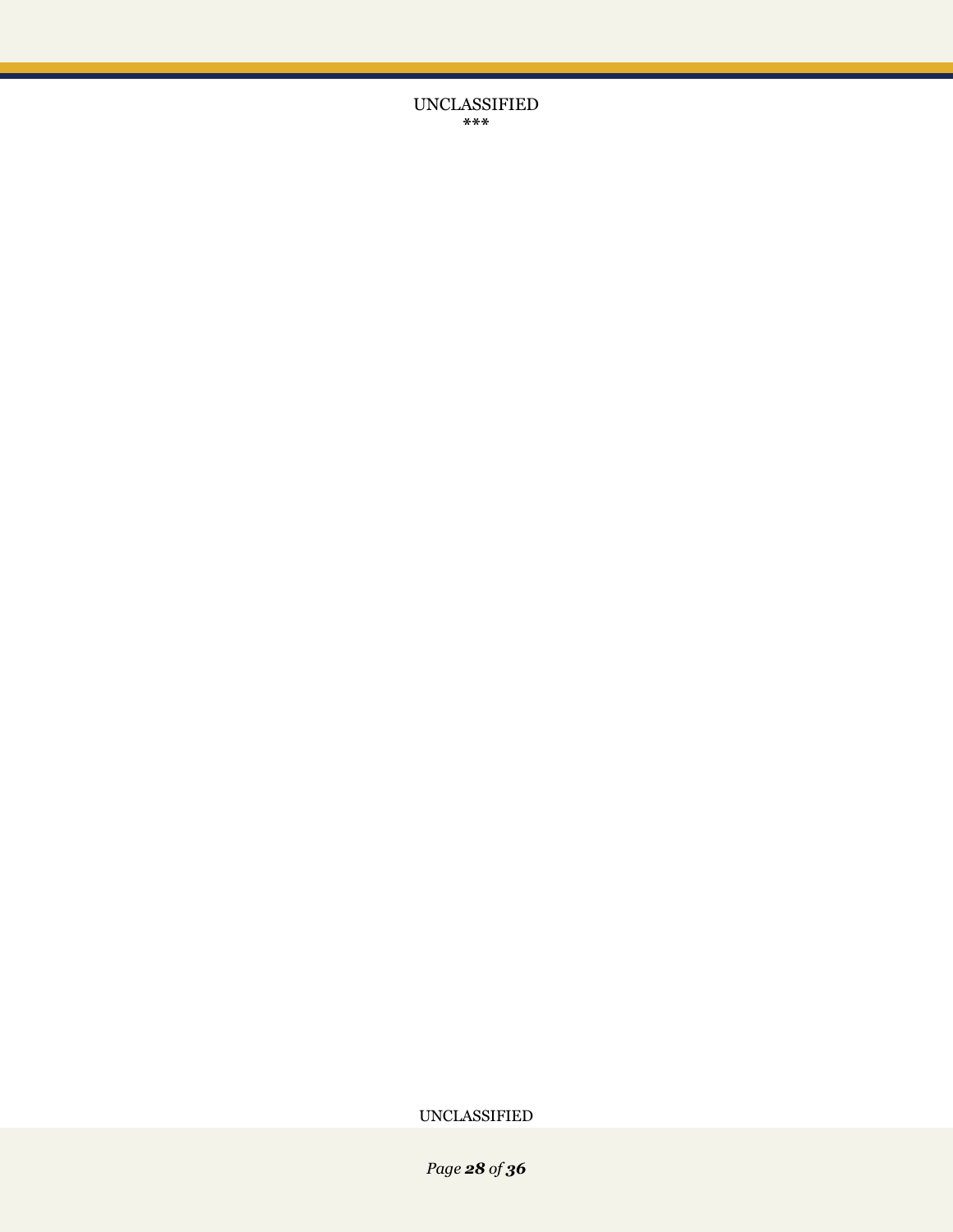| <b>State</b>       | <b>Threat Picture</b>                                                                                                              | Role in U.S.<br><b>Alliance/Partnership</b><br><b>Structure</b>                                                                                                                                                                         | <b>Ideal Type of Defense</b><br><b>Relationship with U.S.</b><br><b>Military</b><br>(Integrated, Complementary, or<br><b>Outsourced</b>                                                                                                         | <b>Defense Cooperation</b><br><b>Focus</b>                                                                                                                                                                                                                                                                                                                                                                                          |
|--------------------|------------------------------------------------------------------------------------------------------------------------------------|-----------------------------------------------------------------------------------------------------------------------------------------------------------------------------------------------------------------------------------------|-------------------------------------------------------------------------------------------------------------------------------------------------------------------------------------------------------------------------------------------------|-------------------------------------------------------------------------------------------------------------------------------------------------------------------------------------------------------------------------------------------------------------------------------------------------------------------------------------------------------------------------------------------------------------------------------------|
| Taiwan             | Direct threat from<br>China of invasion or<br>serious blockade.                                                                    | Key node in U.S.<br>defense perimeter at<br>center of first island<br>chain, but too weak for<br>independent self-<br>defense so requires deep<br>American effort and<br>focus.                                                         | Integrated/interoperable to<br>degree possible, given Taiwan's<br>only defense scenario would<br>involve the United States as<br>well and Taiwan lacks capacity<br>for independent self-defense<br>against PRC.                                 | U.S. should press Taiwan<br>for major increase in effort<br>to focus laser-like on self-<br>defense against PRC<br>invasion and/or blockade,<br>integrating with U.S. forces<br>wherever politically<br>feasible.                                                                                                                                                                                                                   |
| <b>Philippines</b> | Looming threat<br>over medium-term<br>of Chinese use of<br>power projection<br>forces to attack<br>Philippines directly.           | Critical geography as<br>archipelago part of first<br>island chain fronting<br><b>Western Pacific and</b><br>South China Sea.<br>Primarily valuable for<br>access for U.S. forces<br>given that Philippines is<br>very weak militarily. | Integrated/interoperable to<br>degree possible, given<br>Philippines' only defense<br>scenario would involve the<br>United States as well and<br>inability of Manila to<br>independently defend itself<br>against determined Chinese<br>attack. | <b>Ensuring fullest possible</b><br>U.S. access to and<br>readiness for operations<br>from Philippine<br>Archipelago, including for<br>ground-launched missile<br>deployments. Orient<br>military assistance away<br>from stabilization and<br>counterterrorism where<br>politically feasible in<br>direction of building up<br>country's capacity for<br>contributing to self-defense<br>against a Chinese assault<br>or invasion. |
| South Korea        | Increasing threat<br>over medium-term<br>of direct attack by<br>China, including<br>coupled with North<br>Korean<br>action/attack. | Critical U.S. ally given<br>size of economy and<br>salience for defense of<br>Japan.                                                                                                                                                    | Complementary for North<br>Korean conventional attack,<br>with ROK handling bulk of<br>conventional defense.<br><b>Integrated with United States</b><br>for defense against Chinese<br>attack to extent possible.                               | <b>Encourage South Korea to</b><br>manage the North Korean<br>conventional threat. But<br>prepare for a joint U.S.-<br><b>ROK</b> defense of South<br>Korea against Chinese<br>attack, including a joint<br>Chinese attack in concert<br>with the DPRK.                                                                                                                                                                             |

## UNCLASSIFIED IMPLICATIONS FOR ALLY AND PARTNER DEFENSE PLANNING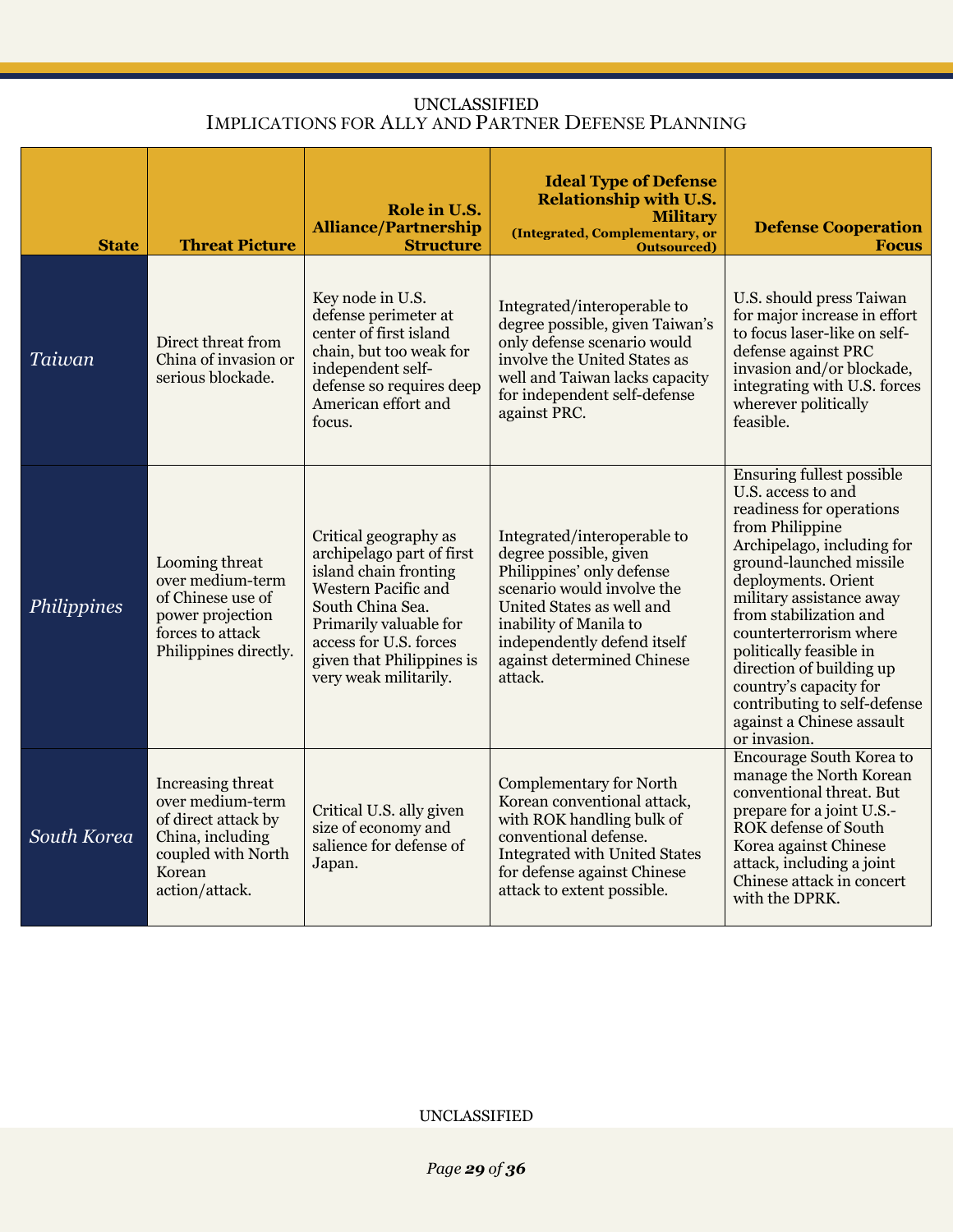| UNCLASSIFIED |                                                                                                                                                                                                  |                                                                                                                                                                 |                                                                                                                                                                                                                                                                                               |                                                                                                                                                                                                                                                                                                                                                                                                                                                                                                                                                                             |
|--------------|--------------------------------------------------------------------------------------------------------------------------------------------------------------------------------------------------|-----------------------------------------------------------------------------------------------------------------------------------------------------------------|-----------------------------------------------------------------------------------------------------------------------------------------------------------------------------------------------------------------------------------------------------------------------------------------------|-----------------------------------------------------------------------------------------------------------------------------------------------------------------------------------------------------------------------------------------------------------------------------------------------------------------------------------------------------------------------------------------------------------------------------------------------------------------------------------------------------------------------------------------------------------------------------|
| Japan        | Increasingly direct<br>threat from Chinese<br>military given<br>growth of both<br>A2/AD and power<br>projection forces, as<br>well as Japan's<br>unique geopolitical<br>importance.              | Essential cornerstone of<br>U.S.-led anti-hegemonic<br>coalition in Asia, given<br>size of economy and<br>critical position along<br>first island chain.        | Integrate capabilities as much<br>as possible with the United<br>States given all plausible<br>scenarios (Taiwan, ROK,<br>Philippines) would involve U.S.<br>forces as well.                                                                                                                  | Press for major increases<br>in Japan's defense<br>spending. Focus Japanese<br>efforts on self-defense of<br>Japanese Archipelago but<br>also immediately adjacent<br>contingencies, especially<br>Chinese attack on Taiwan<br>or South Korea, given<br>relevance to defense of<br>Japan. Integrate U.S. and<br>Japanese forces for these<br>scenarios as much as<br>possible, for instance on<br>model of Combined Forces<br>Command. Also integrate<br>military R&D, production,<br>etc. to take advantage of<br>scale, Japanese<br>technological<br>sophistication, etc. |
| Australia    | Distant direct threat<br>from China. But<br>Australia<br>understands that its<br>fate will be<br>determined forward<br>in Asia, so willing to<br>contribute to<br>addressing these<br>scenarios. | Important contributor<br>of high-end forces,<br>albeit modest in scale.<br>Access/power<br>projection location for<br>air bases, logistics, etc.                | Integrate with the United<br>States as much as possible<br>given all plausible (Philippines,<br>Taiwan, other SE Asian states<br>over longer term) scenarios<br>would involve the United States<br>as well. Complementary focus<br>by Australia on gray zone<br>challenges in Southeast Asia. | Focus on much deeper<br>integration of range of<br>military and defense-<br>related activities, including<br>research and development,<br>procurement, contingency<br>planning; and the like.                                                                                                                                                                                                                                                                                                                                                                               |
| India        | Direct threat from<br>PLA along long<br>shared border. But<br>India will likely<br>have strong<br>capacity for self-<br>defense, especially<br>of key territory.                                 | Critical pillar of any<br>anti-hegemonic<br>coalition, anchoring it in<br>South Asia.                                                                           | Complementary/regional<br>sheriff. Emphasize India's<br>ability to operate in South Asia<br>as effectively as possible with<br>minimal U.S. involvement,<br>rather than interoperability.                                                                                                     | Bolster Indian military as<br>much as possible, with<br>focus on northern border<br>and South Asia. Emphasize<br>Indian autonomous<br>activity/leadership in<br>South Asia rather than<br>interoperability with U.S.<br>forces per se. Bolster<br>Indian military and<br>technological capacity,<br>whether through U.S. joint<br>efforts or through other<br>sources (including Russia).                                                                                                                                                                                   |
| Vietnam      | Growing direct<br>threat from PLA<br>along northern<br>border or via South<br>China Sea or Laos.                                                                                                 | Strongpoint of likely<br>anti-hegemonic<br>coalition given<br>indigenous military<br>capacity, resolve, and<br>position in SE<br>Asia/along South China<br>Sea. | Complementary. Emphasize<br>Vietnam's ability to operate as<br>effectively as possible with<br>minimal U.S. involvement<br>rather than interoperability.                                                                                                                                      | <b>Bolster Vietnamese</b><br>military as much as<br>possible, with emphasis on<br>direct defense against<br>Chinese attack vice SCS.                                                                                                                                                                                                                                                                                                                                                                                                                                        |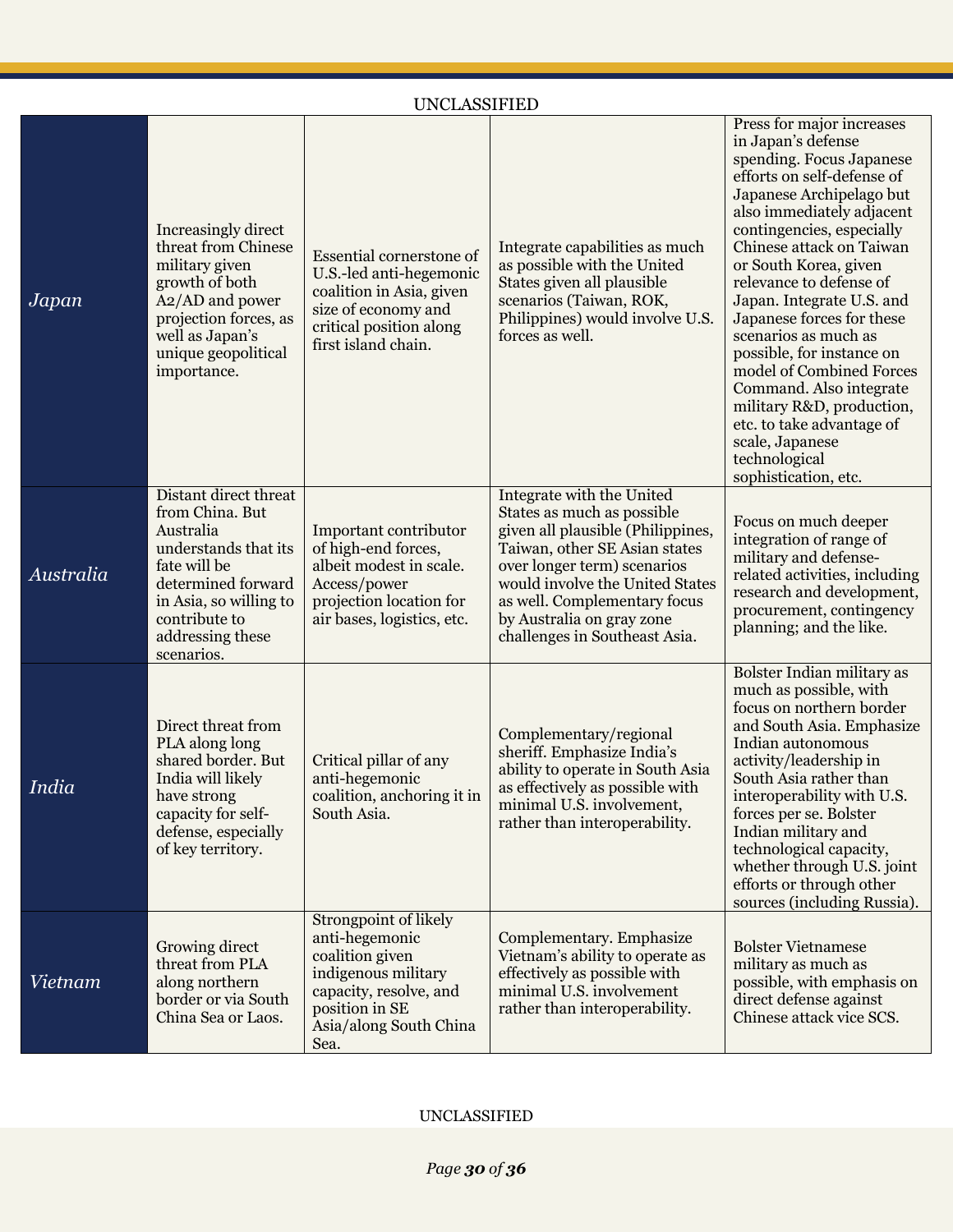| UNCLASSIFIED     |                                                                                                                                                                                                                                                                 |                                                                                                                                                                                                                                                                                                                                                                         |                                                                                                                                                                                                                                                        |                                                                                                                                                                                                                                                      |
|------------------|-----------------------------------------------------------------------------------------------------------------------------------------------------------------------------------------------------------------------------------------------------------------|-------------------------------------------------------------------------------------------------------------------------------------------------------------------------------------------------------------------------------------------------------------------------------------------------------------------------------------------------------------------------|--------------------------------------------------------------------------------------------------------------------------------------------------------------------------------------------------------------------------------------------------------|------------------------------------------------------------------------------------------------------------------------------------------------------------------------------------------------------------------------------------------------------|
| Myanmar          | Growing direct<br>threat from PLA<br>along northern<br>border. Would<br>provide PRC direct<br>access to Indian<br>Ocean, relieving<br>Beijing's "Malacca<br>Dilemma."                                                                                           | Given political<br>circumstances, unlikely<br>to be active participant<br>in any anti-hegemonic<br>coalition for foreseeable<br>future. But its autonomy<br>from Chinese<br>domination is in<br>interest of such<br>coalition, given its<br>geography.                                                                                                                  | Outsource oversight/protection<br>from China as much as possible<br>to India.                                                                                                                                                                          | Unlikely to be feasible.<br>Main effort should be to<br>empower India to handle.<br>If defense cooperation with<br>Myanmar becomes<br>possible, then effort should<br>focus on bolstering direct<br>defense capacity against<br>China.               |
| <b>Thailand</b>  | Growing direct<br>threat from China<br>via Laos. Danger is<br>that Beijing may see<br>advantage in<br>coercing Bangkok to<br>bandwagon with<br>PRC, both because<br>of Thailand's heft in<br>Southeast Asia and<br>its central<br>geographic position<br>there. | Given Thailand's<br>equivocation and<br>geographic placement<br>as well as domestic<br>political circumstances,<br>Bangkok is unlikely to<br>be active participant in<br>any anti-hegemonic<br>coalition for foreseeable<br>future. But its autonomy<br>from Chinese<br>domination is in<br>interest of such<br>coalition, given its<br>geography and<br>economic heft. | Complementary. Emphasize<br>Thailand's ability to operate as<br>effectively as possible with<br>minimal U.S. involvement<br>rather than interoperability.<br>Seek to avoid forcing issue of<br>how serious U.S. alliance with<br>Thailand actually is. | Focus engagement with<br>Thai military as much as<br>possible on direct defense<br>against Chinese attack.                                                                                                                                           |
| <b>Indonesia</b> | Limited threat from<br>China unless<br>Taiwan,<br>Philippines, and/or<br>Vietnam fall under<br>Chinese sway.                                                                                                                                                    | Unlikely to be active<br>participant in any anti-<br>hegemonic coalition<br>given attractiveness to<br>Jakarta of free-riding.<br>But archipelago could<br>provide valuable<br>strategic depth in<br>Taiwan, Philippine, or<br>Vietnam contingency.<br>Would become far more<br>important if anti-<br>hegemonic coalition's<br>front line fell back.                    | Complementary. Emphasize<br>Indonesia's ability to operate as<br>effectively as possible with<br>minimal U.S. involvement<br>rather than interoperability.                                                                                             | Focus engagement with<br>Indonesian military on<br>developing options for U.S.<br>and allied access<br>to/employment of territory<br>in event of contingency, as<br>well as Indonesian direct<br>defense of territory if<br>"front line" falls back. |
| <i>Singapore</i> | Limited threat from<br>China unless<br>Taiwan,<br>Philippines, and/or<br>Vietnam fall under<br>Chinese sway.                                                                                                                                                    | Likely to be equivocal<br>but may be willing to do<br>more to aid anti-<br>hegemonic coalition<br>quietly or "under the<br>table." Important for<br>imposing "Malacca<br>Dilemma" on China.                                                                                                                                                                             | Complementary: focus on<br>maritime domain awareness,<br>intelligence on shipping<br>patterns and actors,<br>interdiction capabilities.                                                                                                                | Focus engagement on<br>practicing shipping<br>interdiction in the event of<br>a contingency, as well as<br>$A2/AD$ of the region<br>around Singapore in order<br>to provide a permissive<br>environment for doing so.                                |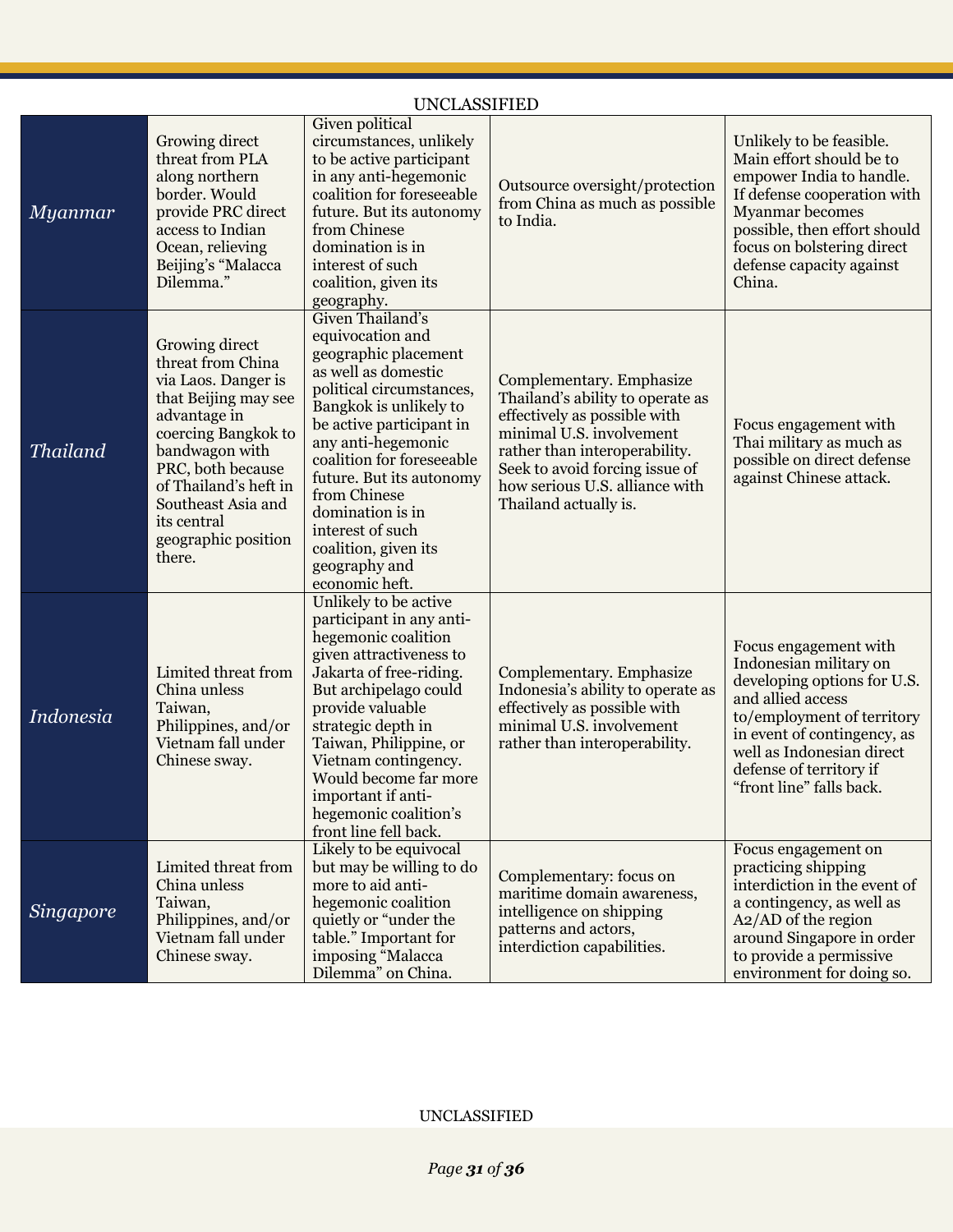| UNCLASSIFIED                    |                                                                                               |                                                                                                                                                                                                                                                                                                               |                                                                                                                                                           |                                                                                                                                                                                                                                                    |
|---------------------------------|-----------------------------------------------------------------------------------------------|---------------------------------------------------------------------------------------------------------------------------------------------------------------------------------------------------------------------------------------------------------------------------------------------------------------|-----------------------------------------------------------------------------------------------------------------------------------------------------------|----------------------------------------------------------------------------------------------------------------------------------------------------------------------------------------------------------------------------------------------------|
| Malaysia                        | Limited threat from<br>China unless<br>Thailand and/or<br>Vietnam fall under<br>Chinese sway. | Unlikely to be active<br>participant in any anti-<br>hegemonic coalition<br>given attractiveness to<br>Kuala Lumpur of free-<br>riding. But could<br>provide valuable<br>strategic depth in<br>Taiwan, Philippine, or<br>Vietnam contingency.<br>Would become more<br>important if "front line"<br>fell back. | Complementary. Emphasize<br>Malaysia's ability to operate as<br>effectively as possible with<br>minimal U.S. involvement<br>rather than interoperability. | Focus engagement with<br>Malaysian military on<br>developing options for U.S.<br>and allied access<br>to/employment of territory<br>in event of contingency, as<br>well as Malaysian direct<br>defense of territory if<br>"front line" falls back. |
| South Asian<br><b>Countries</b> | Varying threat from<br>China based on<br>geography.                                           | Relatively unimportant<br>except in relation to<br>India's position.                                                                                                                                                                                                                                          | Under India's "regional sheriff"<br>purview.                                                                                                              | Outsource to India as<br>much as possible.                                                                                                                                                                                                         |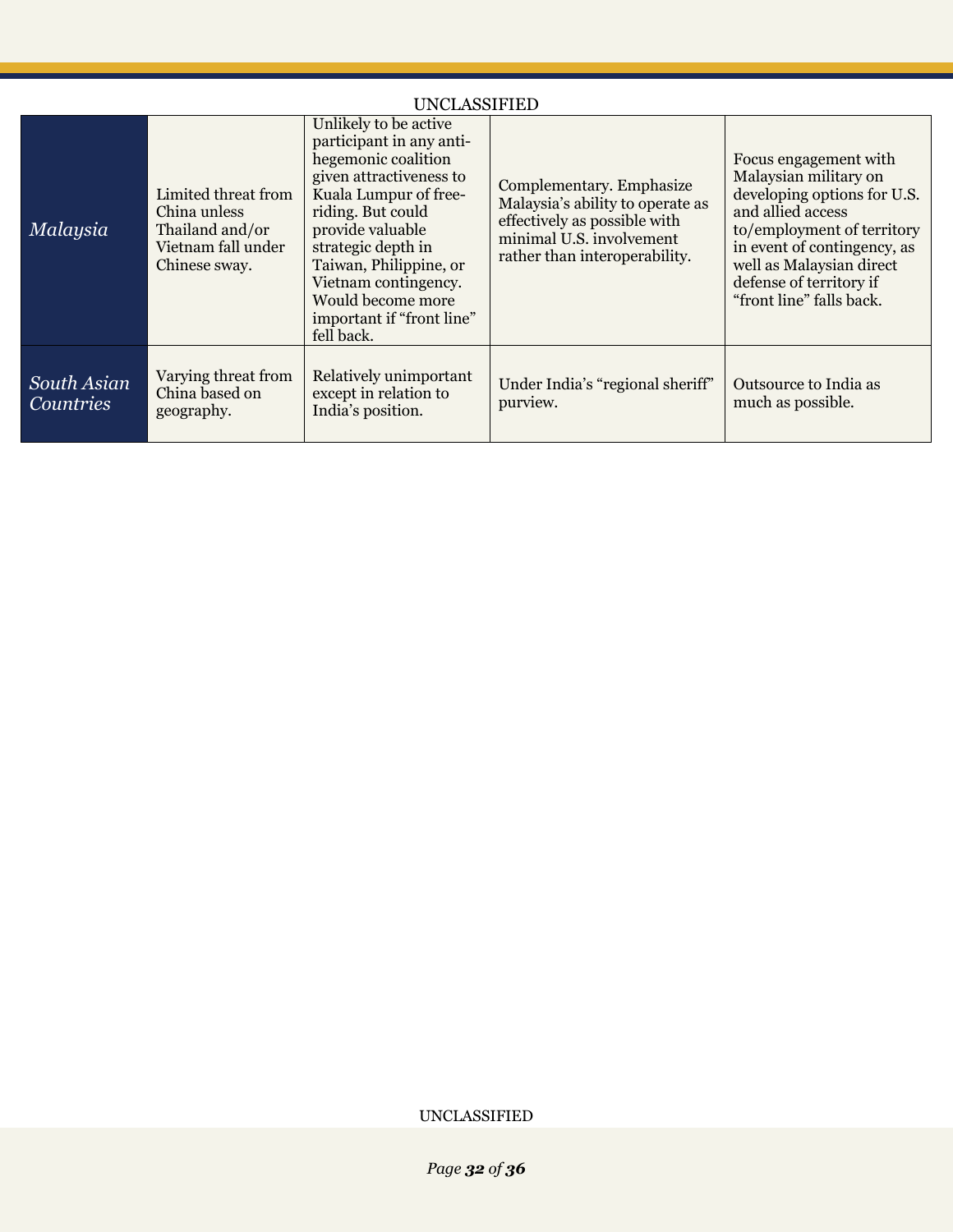#### **ENDNOTES**

<sup>2</sup> U.S. Department of Defense, *Indo-Pacific Strategy Report: Preparedness, Partnerships, and Promoting a Networked Region* (Washington, D.C.: U.S. Department of Defense, June 1, 2019), p. 8, https://media.defense.gov/2019/Jul/01/2002152311/-1/-1/1/DEPARTMENT-OF-DEFENSE-INDO-PACIFIC-STRATEGY-REPORT-2019.PDF.

<sup>3</sup> U.S. Department of Defense, *Summary of the 2018 National Defense Strategy of the United States of America: Sharpening the American Military's Competitive Edge* (Washington, U.S. Department of Defense, 2018), p. 1, https://dod.defense.gov/Portals/1/Documents/pubs/2018-National-Defense-Strategy-Summary.pdf; and Lloyd J. Austin, III, "Message to the Force," Memorandum for All Department of Defense Employees, March 4, 2021, p. 1, https://media.defense.gov/2021/Mar/04/2002593656/-1/-1/0/SECRETARY-LLOYD-J-AUSTIN-III-MESSAGE-TO-THE-FORCE.PDF.

<sup>4</sup> U.S. Department of Defense, *Summary of the 2018 National Defense Strategy of the United States of America: Sharpening the American Military's Competitive Edge* (Washington, U.S. Department of Defense, 2018), https://dod.defense.gov/Portals/1/Documents/pubs/2018-National-Defense-Strategy-Summary.pdf; White House, *Interim National Security Strategic Guidance* (Washington, DC: White House, March 2021), p. 9, https://www.whitehouse.gov/wp-content/uploads/2021/03/NSC-1v2.pdf.

<sup>5</sup> For further elaboration of these concepts, see Elbridge A. Colby, *The Strategy of Denial: American Defense in an Age of Great Power Conflict* (New Haven, CT: Yale University Press, 2021), pp. 110-147.

<sup>6</sup> U.S. Department of Defense, *Indo-Pacific Strategy Report: Preparedness, Partnerships, and Promoting a Networked Region* (Washington, U.S. Department of Defense, June 1, 2019), p. 18, https://media.defense.gov/2019/Jul/01/2002152311/-1/-1/1/DEPARTMENT-OF-DEFENSE-INDO-PACIFIC-STRATEGY-REPORT-2019.PDF.

<sup>7</sup> Samuel P. Huntington, "National Policy and the Transoceanic Navy," *Proceedings* 80, no. 5 (May 1954): 483-493; Glenn H. Snyder, *Deterrence and Defense*: *Toward a Theory of National Security* (Princeton, NJ: Princeton University Press, 1961); and Mike Gallagher, "State of (Deterrence by) Denial," *Washington Quarterly* 42, no. 2 (Summer 2019): 31-45, https://doi.org/10.1080/0163660X.2019.1626687.; Committee on Armed Services, United States Senate, Hearing of Kathleen Hicks to be Deputy Secretary of Defense, February 2021, https://www.armedservices.senate.gov/imo/media/doc/21-03\_02-02-2021.pdf.: pp. 111-118.

<sup>8</sup> U.S. Department of Defense, *Summary of the 2018 National Defense Strategy of the United States of America: Sharpening the American Military's Competitive Edge* (Washington, U.S. Department of Defense, 2018), p. 7, https://dod.defense.gov/Portals/1/Documents/pubs/2018-National-Defense-Strategy-Summary.pdf.

<sup>9</sup> U.S. Department of Defense, *Summary of the 2018 National Defense Strategy of the United States of America: Sharpening the American Military's Competitive Edge* (Washington, U.S. Department of Defense, 2018), p. 8, https://dod.defense.gov/Portals/1/Documents/pubs/2018-National-Defense-Strategy-Summary.pdf.

<sup>10</sup> Mark T. Esper, "Secretary Esper Discusses Strengthen Allies and Partners at the Atlantic Council," transcript (Atlantic Council, Washington, DC, October 20, 2020),

https://www.defense.gov/Newsroom/Speeches/Speech/Article/2388205/secretary-of-defense-allies-and-partnersremarks-at-atlantic-council/

<sup>11</sup> Bilal Y. Saab, "Esper's Curious Partners-and-Allies Initiative," *Defense* One, October 30, 2020, https://www.defenseone.com/ideas/2020/10/espers-curious-partners-and-allies-initiative/169690/

 $12$  Lloyd J. Austin, III, "Memorandum for all Department of Defense Employees," March 4, 2021, pp. 1, 3, https://media.defense.gov/2021/Mar/04/2002593656/-1/-1/0/SECRETARY-LLOYD-J-AUSTIN-III-MESSAGE-

 $<sup>1</sup>$  A number of the concepts in this section in particular are drawn from and developed at greater length in Elbridge</sup> A. Colby, *The Strategy of Denial: American Defense in an Age of Great Power Conflict* (New Haven, CT: Yale University Press, 2021).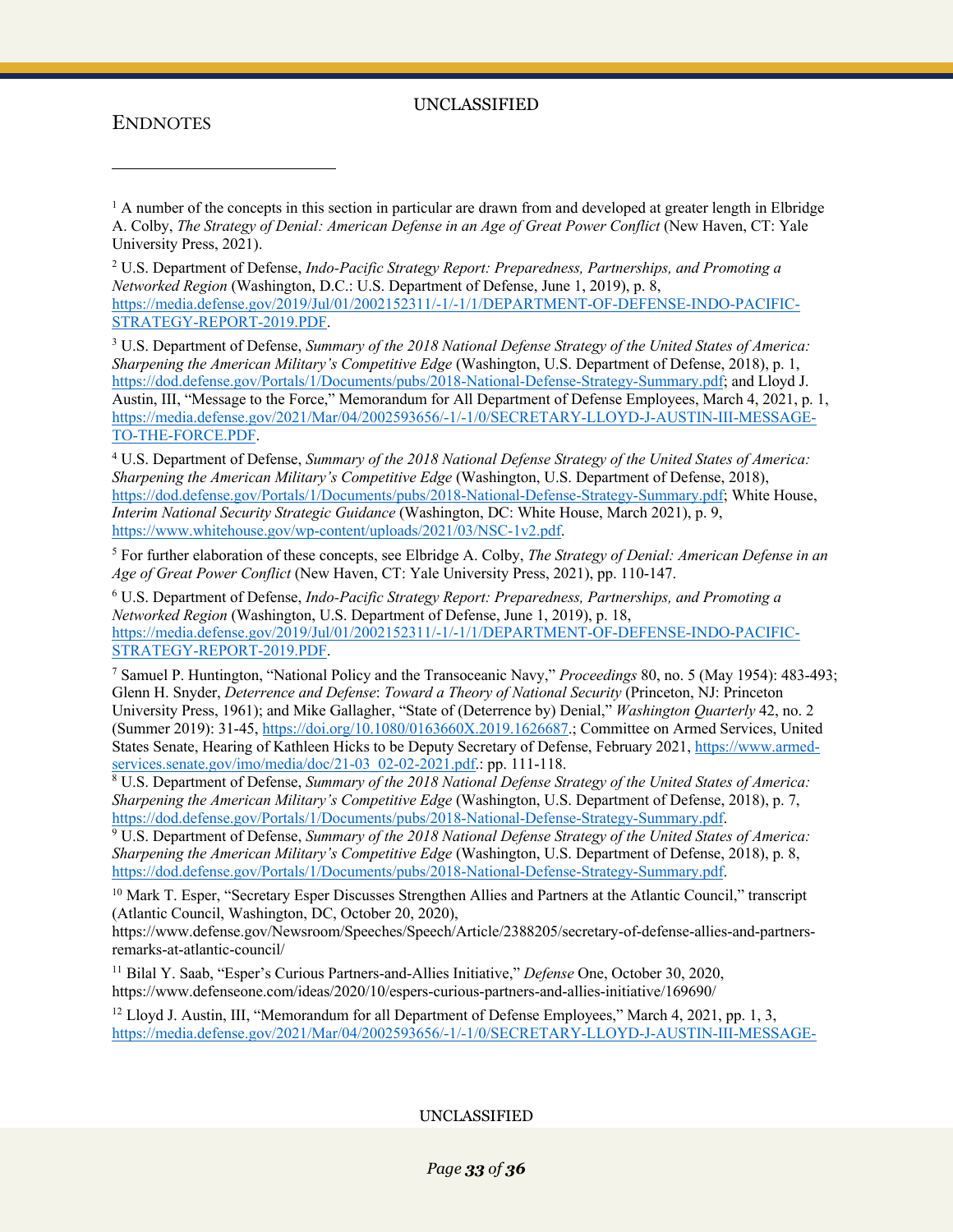TO-THE-FORCE.PDF; and National Security Council, Interim National Security Strategic Guidance (Washington, DC: White House, March 2021), p. 20, https://www.whitehouse.gov/wp-content/uploads/2021/03/NSC-1v2.pdf.

<sup>13</sup> Senior DoD leaders have consistently affirmed the importance of augmenting the United States' conventional defense of Taiwan. See Lloyd J. Austin III, "Confirmation Hearing to be Secretary of Defense," transcript, Senate Armed Services Committee, January 19, 2021, pp. 141-143, https://www.armed-

services.senate.gov/imo/media/doc/21-02\_01-19-20211.pdf; Kathleen H. Hicks, "Confirmation Hearing to be Deputy Secretary of Defense," transcript, Senate Armed Services Committee, February 2, 2021, pp. 112-133, https://www.armed-services.senate.gov/imo/media/doc/21-03\_02-02-2021.pdf; and Colin H. Kahl, "Confirmation Hearing to be Undersecretary of Defense for Policy," transcript, Senate Armed Services Committee, March 4, 2021, p. 106, https://www.armed-services.senate.gov/imo/media/doc/21-08\_03-04-2021.pdf. See also Elbridge Colby and Jim Mitre, "Why the Pentagon Should Focus on Taiwan," *War on the Rocks*, October 7, 2020,

https://warontherocks.com/2020/10/why-the-pentagon-should-focus-on-taiwan/; Elbridge Colby, "America Can Defend Taiwan," *Wall Street Journal*, January 26, 2021, https://www.wsj.com/articles/america-can-defend-taiwan-11611684038 .

<sup>14</sup> Thomas H. Shugart III, "Trends, Timelines, and Uncertainty: An Assessment of the Military Balance in the Indo-Pacific," testimony before the Senate Foreign Relations Committee, March 17, 2021, pp. 1-6, https://www.cnas.org/publications/congressional-testimony/trends-timelines-and-uncertainty-an-assessment-of-the-

state-of-cross-strait-deterrence.

<sup>15</sup> For an exploration of this problem and impotant recommendations for how to address it through diplomacy, see

Wess Mitchell, "A Strategy for Avoiding Two-Front War," *The National Interest* (forthcoming).<br><sup>16</sup> RADM Michael McDevitt, USN, ret., "DOD's Role in Competing with China," testimony before the House Armed Services Committee, January 15, 2020, pp. 10-12,

https://armedservices.house.gov/\_cache/files/4/8/48d8614f-61de-4c80-8d3c-

3d9a852c39ce/51C63D7EAB2BEA7D8C19EE9A2D494D9B.20200115-hasc-radm-michael-mcdevitt-usn-ret-

statement-vfinal.pdf; and Chad Peltier, *China's Logistics Capabilities for Expeditionary Operations*, prepared for UC (London: Jane's, December 2019); U.S.-China Economic and Security Review Commission, *2020 Report to Congress* (Washington, DC: U.S.-China Economic and Security Review Commission, December 2020), pp. 394- 400, https://www.uscc.gov/annual-report/2020-annual-report-congress

<sup>17</sup> Brendan Rittenhouse Green and Caitlin Talmadge, "Then What? Assessing the Strategic Military Implications of Chinese Control of Taiwan," working paper prepared for DTRA, April 2021.

<sup>18</sup> Ben Dolven, Susan V. Lawrence, and Ronald O'Rourke, "China Primer: South China Sea Disputes" (Washington, DC: Congressional Research Service, updated February 2, 2021), p.1, https://crsreports.congress.gov/product/pdf/IF/IF10607.

<sup>19</sup> Incheon, South Korea is 218.67 NM from Weihai, China across the Yellow Sea. Google Earth, accessed March 29, 2021.

<sup>20</sup> J. James Kim, "South Korean Perspective on Assurance and Extended Deterrence of Chinese Strategic Attack," unpublished paper presented at DTRA STRI workshop, March 9, 2021, p. 4

<sup>21</sup> Committee on Armed Services, United States Senate, Christine Wormuth and General James McConville, "Posture of the Department of the Army in review of the Defense Authorization Request for Fiscal Year 2022 and the Future Years Defense Program", June 2021, https://www.armed-services.senate.gov/imo/media/doc/21-03\_02-

02-2021.pdf.: pp. 111-118.  $\frac{22}{22}$  Assessment informed by participation in DTRA-sponsored Pacific Forum U.S.-Vietnam strategic dialogue, May 18-20 2021.

<sup>23</sup> Cf., e.g., Nguyễn Hồng Thao, "China's Military Modernization: Implications for Vietnam's Security," unpublished paper presented at DTRA STRI workshop, June 2021, p. 2.

<sup>24</sup> The U.S. State Department describes the relationship in the following terms: "The United States and Thailand are signatories of the 1954 Manila Pact of the former Southeast Asia Treaty Organization (SEATO), which, together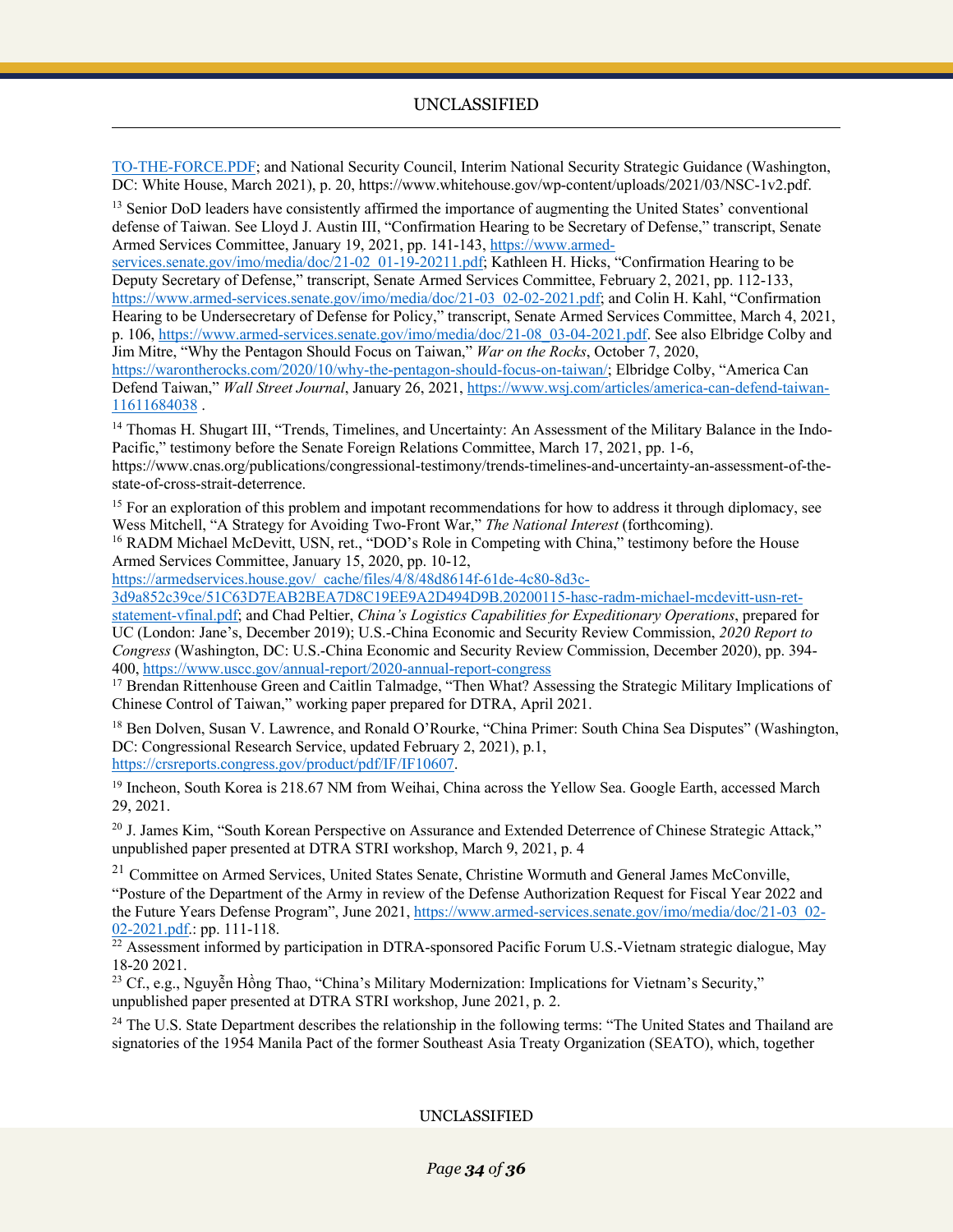with the Thanat-Rusk communiqué of 1962 and the 2012 Joint Vision Statement for the Thai-U.S. Defense Alliance, constitutes the basis of U.S. security commitments to Thailand. In 2003, the United States designated Thailand a Major Non-NATO Ally." Bureau of East Asian and Pacific Affairs, "U.S. Relations with Thailand," bilateral relations fact sheet (Washington, DC: U.S. Department of State, January 21, 2021, https://www.state.gov/u-srelations-with-thailand/.

 $25$  E.g., Kitti Prasirtsuk, "An Ally at the Crossroads: Thailand in the US Alliance System," in Michael Wesley ed., *Global Allies: Comparing US Alliances in the 21<sup>st</sup> Century (Canberra: Australian National University Press, 2017),* pp. 128-129.

<sup>26</sup> Zachary Abuza, "America Should Be Realistic About Its Alliance with Thailand," *War on the Rocks*, January 2, 2020, https://warontherocks.com/2020/01/america-should-be-realistic-about-its-alliance-with-thailand/.

<sup>27</sup> E.g., Richard Halloran, "Thailand's Pivot," *Air Force Magazine* (September 2013), pp. 102-104, https://www.airforcemag.com/PDF/MagazineArchive/Documents/2013/September%202013/0913pivot.pdf.

<sup>28</sup> Michael F. Martin, Ben Dolven, and Kirt Smith, "Coup in Burma (Myanmar): Issues for U.S. Policy" (Washington, DC: Congressional Research Service, February 4, 2021), pp. 3-4, https://crsreports.congress.gov/product/pdf/IN/IN11594/1.

<sup>29</sup> Ian Storey, "China's 'Malacca Dilemma'" *China Brief* 6, no. 8 (Jamestown Foundation), August 12, 2006, https://jamestown.org/program/chinas-malacca-dilemma/.

<sup>30</sup> For a discussion of some existing disputes, see, e.g., International Crisis Group, *Commerce and Conflict: Navigating Myanmar's China Relationship* (Brussels: International Crisis Group, March 30, 2020, pp. 17-22, https://www.crisisgroup.org/asia/south-east-asia/myanmar/305-commerce-and-conflict-navigating-myanmars-chinarelationship.

<sup>31</sup> Justyna Gotkowska, *Sweden's Security: The Long Way Towards Total Defence* (Warsaw: Centre for Eastern

Studies, 2021).<br><sup>32</sup> Elbridge Colby, "Allied Interests." *The National Interest*. May/June 2021, pp. 35-45.

<sup>33</sup> This section benefited substantially from private workshops The Marathon Initiative held: one with Asian security experts on June 21, 2021, and another with U.S. defense experts on July 21, 2021, as well as written feedback received on a draft of this paper in connection with these workshops.<br><sup>34</sup> Office of the Secretary of Defense, *Annual Report to Congress: Military and Security Development Involving the* 

*People's Republic of China, 2020* (Washington, DC: U.S. Department of Defense, 2020), pp. 164-166, https://media.defense.gov/2020/Sep/01/2002488689/-1/-1/1/2020-DOD-CHINA-MILITARY-POWER-REPORT-FINAL.PDF; Oriana Skylar Mastro, "The Precarious State of Cross-Strait Deterrence," testimony before the U.S.- China Economic and Security Review Commission, February 18, 2021, p. 7,

https://www.uscc.gov/sites/default/files/2021-02/Oriana\_Skylar\_Mastro\_Testimony.pdf.

<sup>35</sup> Paul Huang, "China's Military Modernization: Principal Threats to Taiwan's Security," unpublished paper presented at DTRA STRI workshop, June 2021.

<sup>36</sup> Drew Thompson, "Hope on the Horizon: Taiwan's Radical New Defense Concept," War on the Rocks, October 2, 2018, https://warontherocks.com/2018/10/hope-on-the-horizon-taiwans-radical-new-defense-concept/.; Lee Hsi-min and Eric Lee for The Diplomat, "Taiwan's Overall Defense Concept, Explained," The Diplomat, November 5, 2020, https://thediplomat.com/2020/11/taiwans-overall-defense-concept-explained/.

<sup>37</sup> Thomas Lum and Ben Dolven, "The Philippines" (Washington, DC: Congressional Research Service, updated March 3, 2021), p. 1, https://crsreports.congress.gov/product/pdf/IF/IF10250.

<sup>38</sup> Cf., Andrea Chloe Wong, "China's Growing Maritime Capabilities and Philippine Security," unpublished paper presented at DTRA STRI workshop, June 2021, p. 2.

<sup>39</sup> See, for instance: https://www.navalnews.com/event-news/madex-2021/2021/05/south-koreas-new-cvx-aircraftcarrier-project-an-overview/